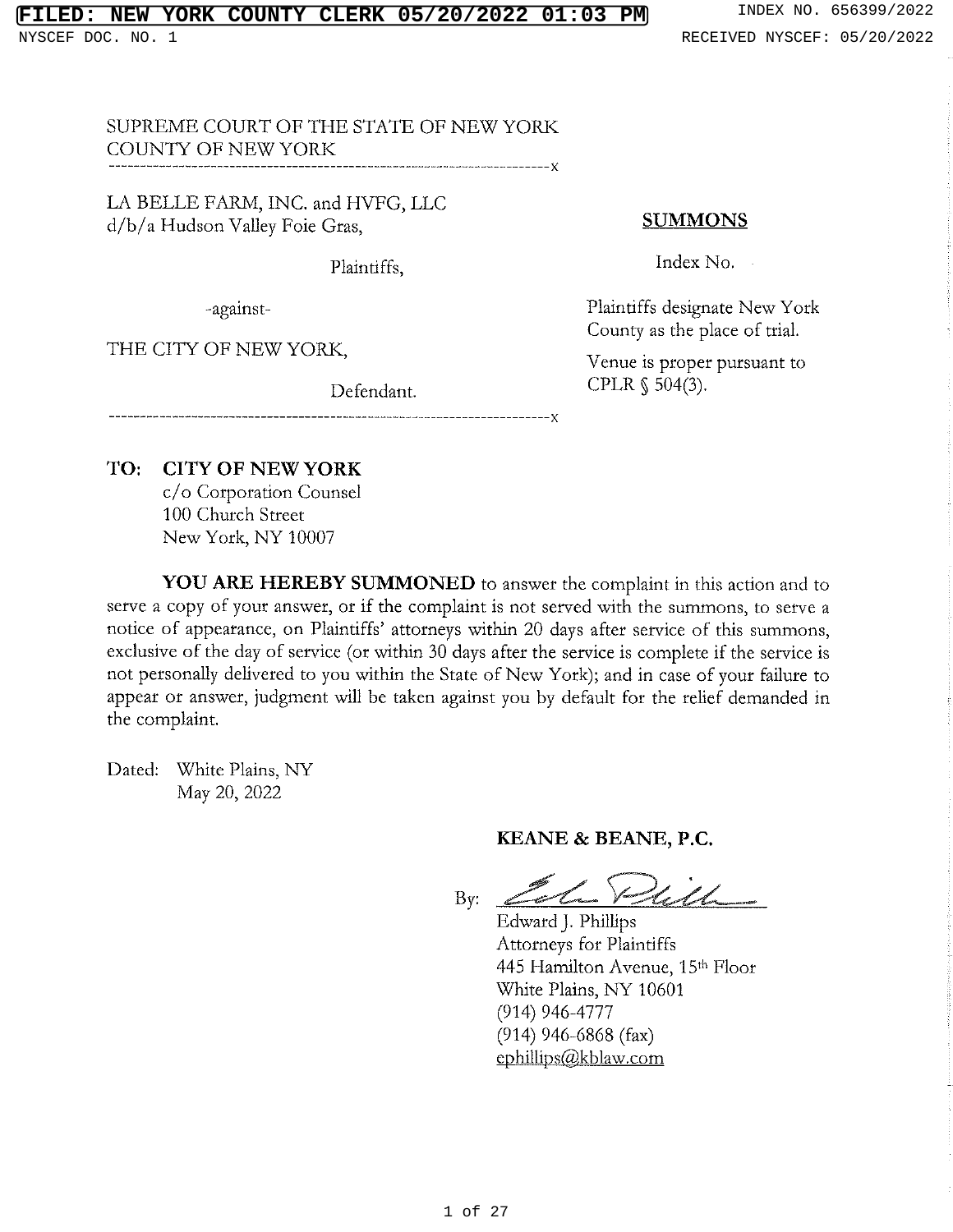#### SUPREME COURT OF THE STATE OF NEW YORK COUNTY OF NEW YORK --------------------------------------------------------------------- <sup>X</sup>

--------------------------------------------------------------------- <sup>X</sup>

LA BELLE FARM, INC. and HVFG, LLC d/b/a Hudson Valley Foie Gras,

Plaintiffs,

# **VERIFIED COMPLAINT**

Index No.

-against-

THE CITY OF NEW YORK,

Defendant.

**NATURE OF SUIT**

1. Plaintiffs La Belle Farm, Inc. ("La Belle") and HVFG, LLC, d/b/a Hudson Valley Foie Gras ("Hudson Valley") bring this action pursuant to CPLR §§ 3001 and 3017(b) to challenge the adoption and enforcement of New York City Local Law No. 2019/202, codified at N.Y.C. Admin. Code § 17-1901, *et seq.* ("Local Law 202"), which will ban the sale of foie gras in the City of New York effective November 25, 2022.

2. Plaintiffs La Belle and Hudson Valley operate farms in state-certified agricultural districts located in Sullivan County that have sold foie gras in New York City for decades. Defendant, the City of New York ("Defendant" or the "City"), enacted Local Law 202 after the City Council determined that the farming method essential to producing foie gras – specifically, the force-feeding of ducks for approximately 16 - 21 days – was inhumane and needed to be stopped. Thus, by its terms, Local Law 202 bans the sale of any "forcefed" poultry products in the City of New York and makes the sale of any product labeled as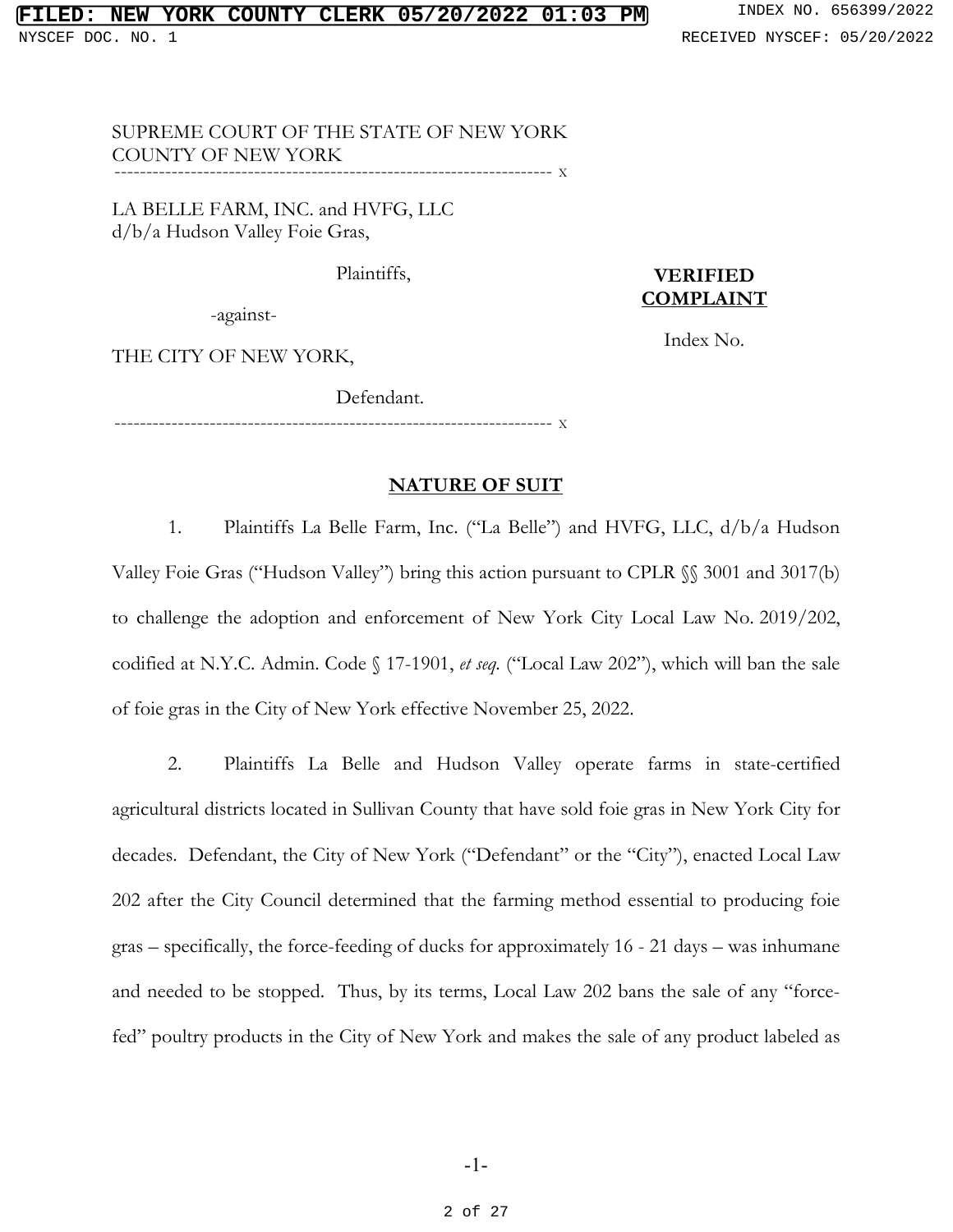or containing foie gras presumptively unlawful and punishable by a civil penalty. *See* N.Y.C. Admin. Code § 17-1903(a).

3. Local Law 202 should be declared invalid and void, and Defendant should be enjoined from enforcing it, for at least three (3) reasons. First, Local Law 202 violates Section 305-a of the N.Y. Agriculture and Markets Law ("AML"). Notwithstanding the City's opinion about force-feeding ducks to produce foie gras, as a matter of statewide law and longstanding public policy, farms in certified agricultural districts, such as those operated by La Belle and Hudson Valley, are protected against unreasonable restrictions imposed by local laws. Local Law 202 is unreasonable *per se* under Section 305-a because it imposes a blanket ban on the sale of products that may be produced and sold in complete compliance with applicable state and federal law. Indeed, the New York State Department of Agriculture ("NYSDAM"), the agency responsible for interpreting the Agriculture and Markets Law, has opined that Local Law 202 unreasonably restricts the farming operations of La Belle and Hudson Valley in violation of AML § 305-a.

4. Second, Local Law 202 should be declared invalid and void because it conflicts with AML Article 5-D, and therefore exceeds Defendant's municipal home rule authority under Article IX,  $\int 2(c)(\vec{u})$  of the New York State Constitution and Municipal Home Rule Law  $\int 10[1][\text{ii}][a][12]$ . As a matter of law, municipalities may not adopt local laws that conflict with the provisions of any general law. Thus, a local law will be preempted and invalid where it purports to prohibit conduct that would be permissible under State law, thereby inhibiting the operation of the State's general laws. *See Eric M. Berman, P.C. v. City of New York*, 25 N.Y.3d 684, 690, 16 N.Y.S.3d 25, 30 (2015). Here, Local Law 202 conflicts

-2-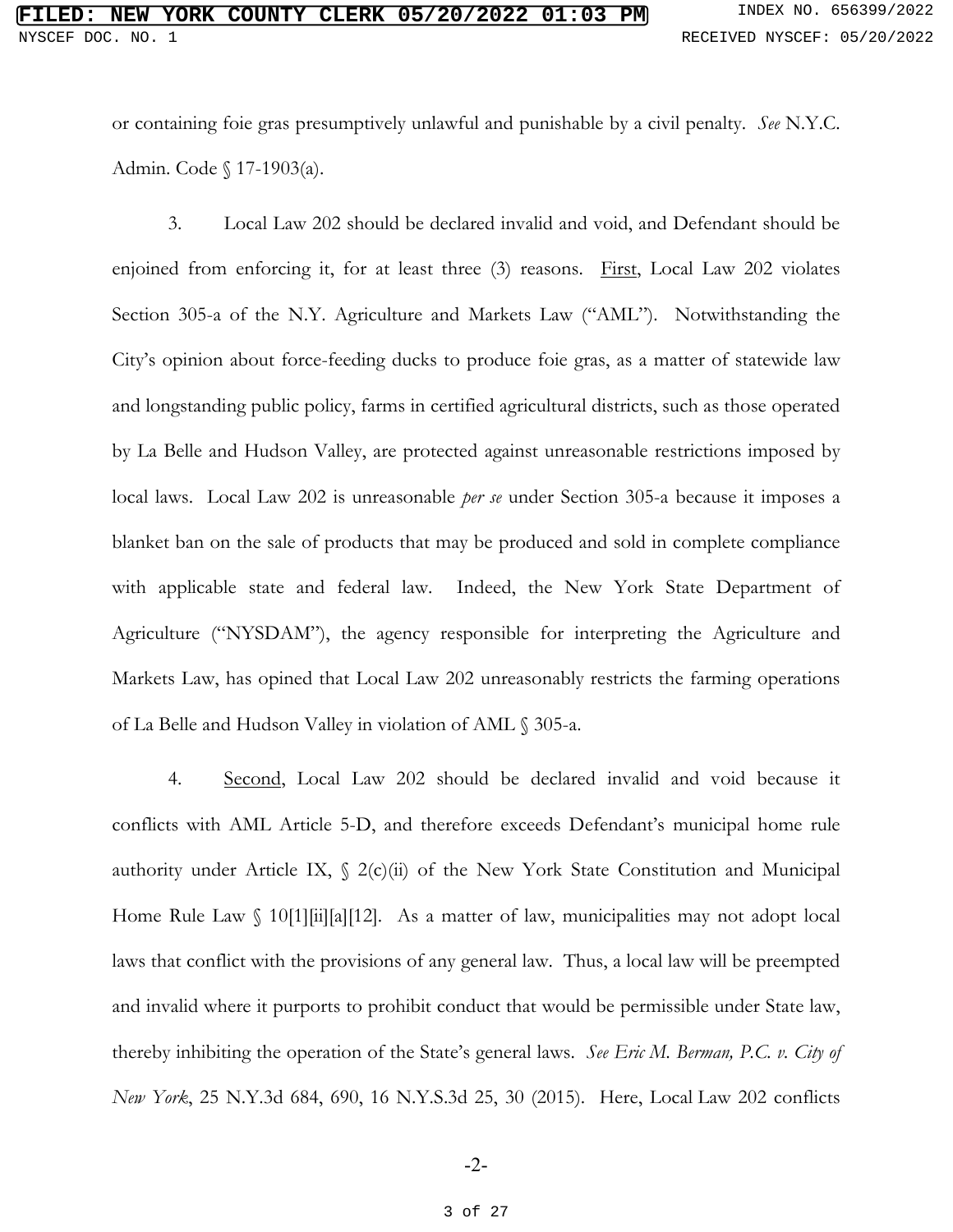with AML Article 5-D, which permits the farming and sale of foie gras on a statewide basis, subject to quality control, inspection, and labeling requirements prescribed by federal law. Plaintiffs' foie gras products are certified as wholesome by the USDA for sale in the United States and may be sold without restriction. The USDA has expressly rejected claims that livers from force-fed ducks are unfit for human consumption.<sup>1</sup>

5. Third, Local Law 202 should be declared invalid and void because its enactment exceeded Defendant's municipal home rule authority on jurisdictional grounds. By attempting to eliminate a farming operation that is occurring roughly 80 miles away in Sullivan County, Local Law 202 exceeds Defendant's legislative authority by projecting its regulations and policymaking far beyond its municipal boundaries.

6. In that respect, the City's attempt to legislate a farming practice occurring outside its borders is unprecedented and alarming. The State of New York has a long history and tradition of farming and protecting agriculture uses. In 1971, New York became the first state in the country to enact agricultural district laws, and our state constitution proclaims that "[t]he policy of the state shall be to conserve and protect its natural resources and scenic beauty and encourage the development and improvement of its agricultural lands for the production of food and other agricultural products." N.Y. Const. art. XIV, § 4. This public policy is also articulated in AML § 300, which declares in relevant part:

<span id="page-3-0"></span><sup>1</sup> *See Animal Legal Defense Fund v. United States Department of Agriculture*, 223 F.Supp.3d 1008 (C.D. Cal. 2016).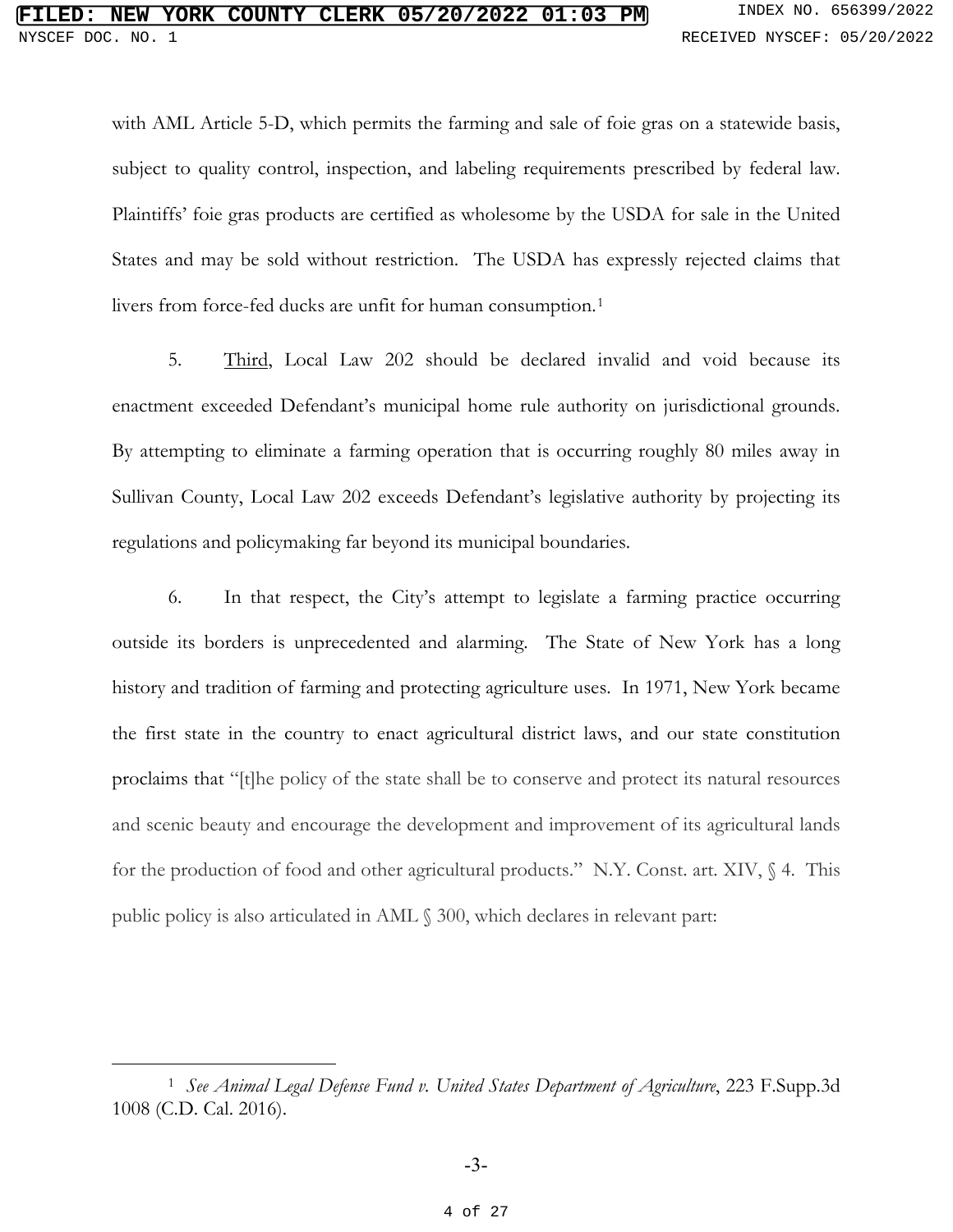The socio-economic vitality of agriculture in this state is essential to the economic stability and growth of many local communities and the state as a whole. It is, therefore, the declared policy of the state to conserve, protect and encourage the development and improvement of its agricultural land for production of food and other agricultural products.

AML § 300 (McKinney's 1987).

7. These statewide enactments stand against the unreasonable regulation of farm operations within certified agricultural districts, particularly insofar as efforts to legislate farming operations. And for good reason. In New York State, it has been estimated that 5,000 acres of farmland are lost each year to real estate development -- about one farm a week.[2](#page-4-0) Nationally, in 2021 alone, approximately 1.3 million acres of farmland were converted to nonagricultural uses according to the United States Department of Agriculture ("USDA").[3](#page-4-1) Long before the COVID-19 pandemic, market pressures and other forces threatened the existence of farms like those operated by La Belle and Hudson Valley, and those challenges have only become more acute in the current economic climate. The need for upholding statewide policies and statutes designed to protect agricultural uses has never been stronger.

8. La Belle and Hudson Valley cannot absorb the financial blow that Local Law 202 will deliver, as the New York City market is a vital source of sales for both farms.

<span id="page-4-0"></span><sup>2</sup> *See* Lindsey L. Johnson, *Urban Creep in Upstate New York: Optimizing the Preservation of Agricultural Land*, 82 ALB. L. REV. 665, 670 (2019).

<span id="page-4-1"></span><sup>3</sup> *See* USDA, NATIONAL AGRICULTURAL STATISTICS SERVICE, FARMS AND LAND IN FARMS 2021 SUMMARY (2022), at p. 4. The loss of farmland to development has been a source of concern for decades. Over 30 years ago, the New York State legislature recognized that "many of the agricultural lands in New York state are in jeopardy of being lost for any agricultural purposes." AML § 300.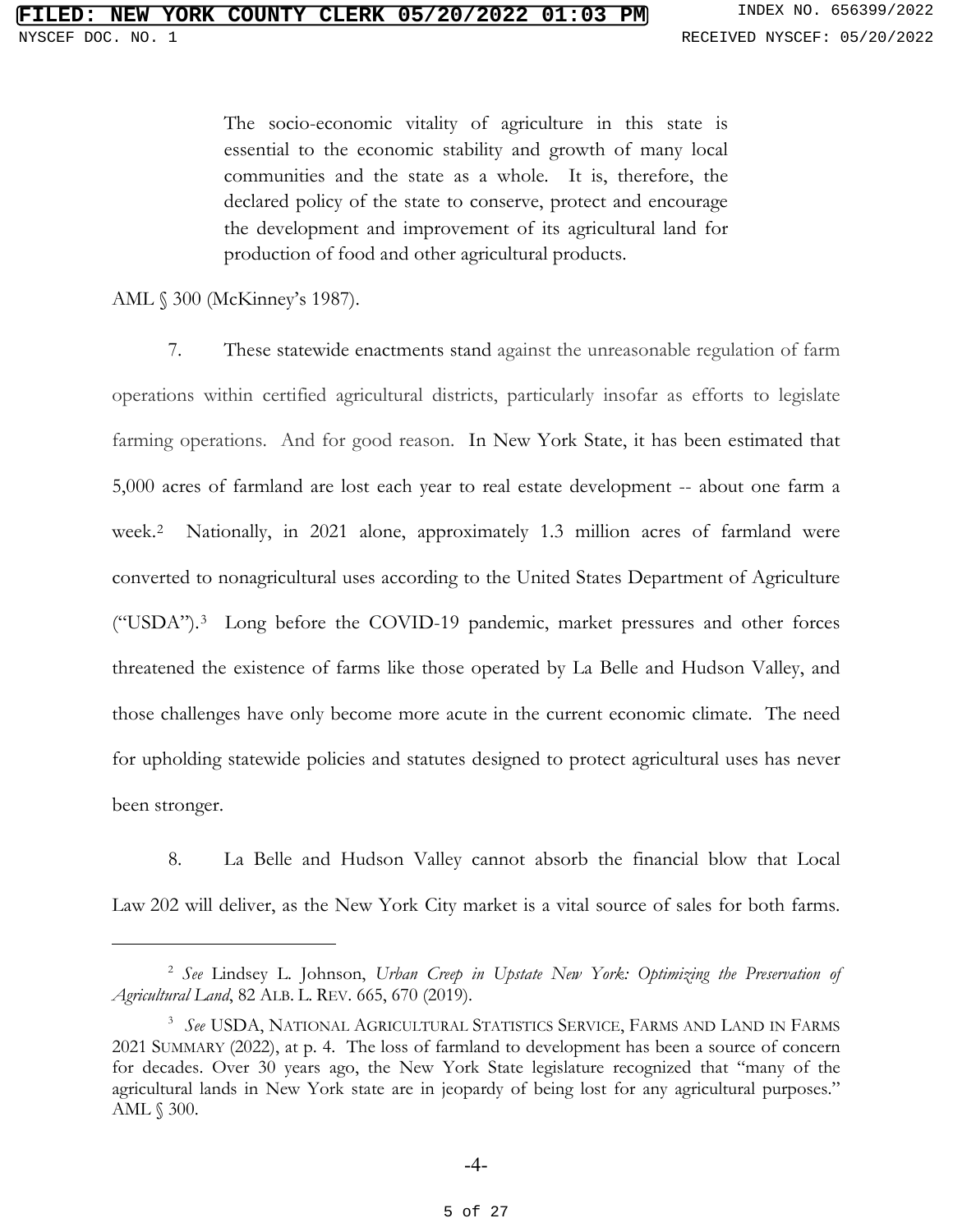La Belle anticipates having to terminate most of its 100 employees due to the loss of revenues from foie gras sales in New York City after Local Law 202 goes into effect and may be forced out of business. At a minimum, Hudson Valley will be forced to terminate dozens of employees.

9. Plaintiffs bring this action because the enforcement of Local Law 202 will jeopardize their continued existence. For the owners of La Belle and Hudson Valley, farming is a way of life. The enforcement of Local Law 202 will not only hurt them, but dozens of employees and their families who depend upon La Belle and Hudson Valley for their livelihood. While the City may claim to have been motivated by genuine concerns about animal welfare, the economic impact of Local Law 202 on people will be severe, and it will hit a rural farming community and families of very modest means.

10. For all these reasons, this Court should declare that Local Law 202 is invalid and unenforceable. Plainly stated, the City's attempt to legislate a farming practice out of existence on public policy grounds must yield to statewide laws and policies which permit Plaintiffs to produce and sell foie gras, notwithstanding the need to utilize force-feeding to make it. By attempting to eliminate a farming practice occurring in a duly certified agricultural district, the City has violated AML § 305-a and exceeded its legislative authority.

#### **PARTIES**

11. Plaintiff La Belle Farm, Inc. is a corporation duly organized and existing under the laws of the State of New York.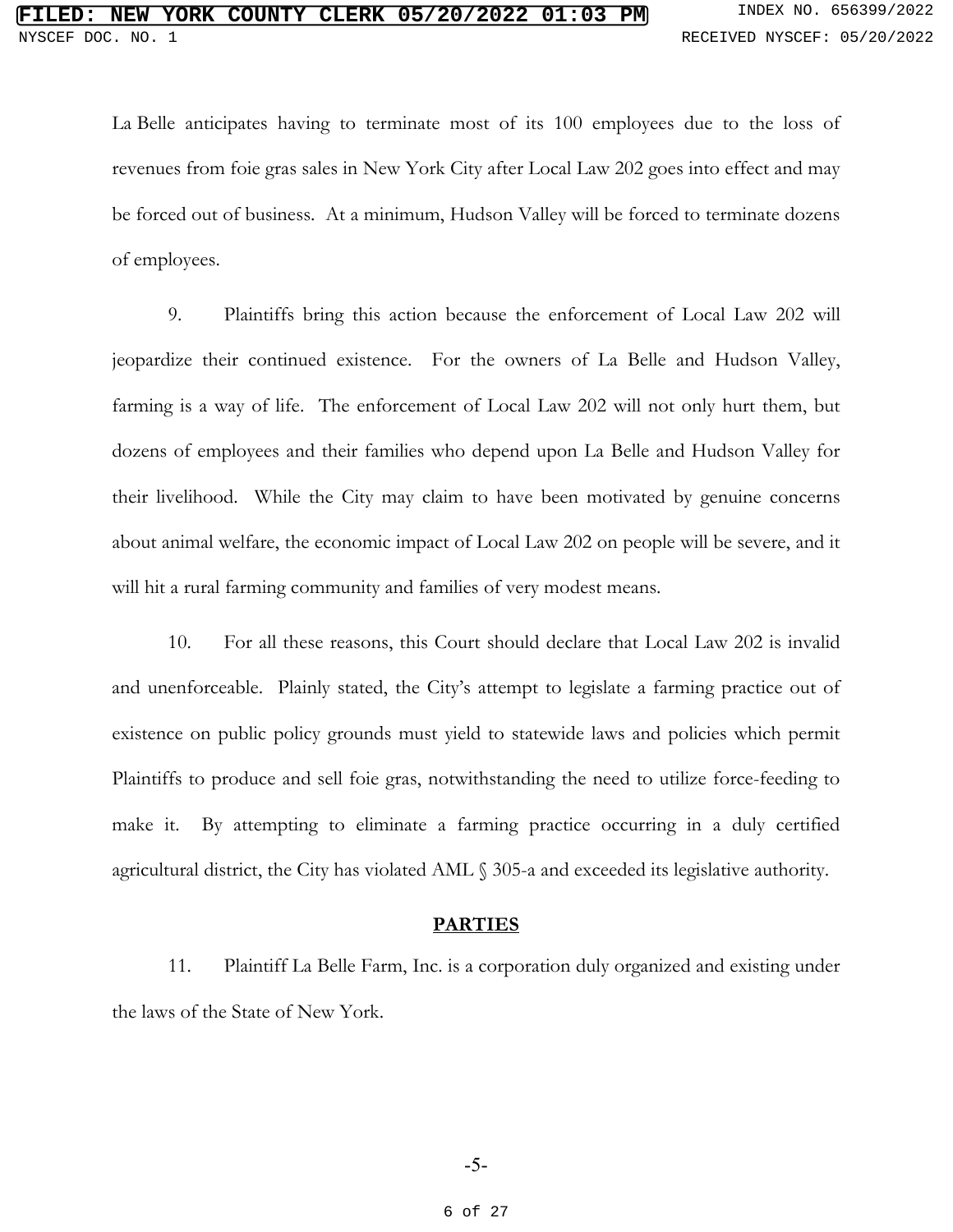12. La Belle maintains its principal office at 504 Swan Lake Road, Ferndale, New York 12734.

13. Plaintiff HVFG, LLC, d/b/a Hudson Valley Foie Gras, is a limited liability company duly organized and existing under the laws of the State of New York.

14. Hudson Valley maintains its principal office at 80 Brooks Road, Ferndale, New York 12734.

15. Upon information and belief, Defendant City of New York ("City" or "Defendant") is a municipal corporation duly established and existing under the laws of the State of New York.

#### **VENUE**

16. Venue is proper in New York County pursuant to CPLR § 504(3), which provides, in relevant part, that the place of trial of all actions against the City of New York shall be "in the county within the city in which the cause of action arose, or if it arose outside of the city, in the county of New York."

### **FACTS**

#### **A. La Belle Farm**

17. La Belle operates four poultry farm establishments in Sullivan County, New York, on 153 acres of land which it owns and an additional 82 acres which it leases. These farms are situated in the Towns of Liberty, Bethel and Cochecton, New York.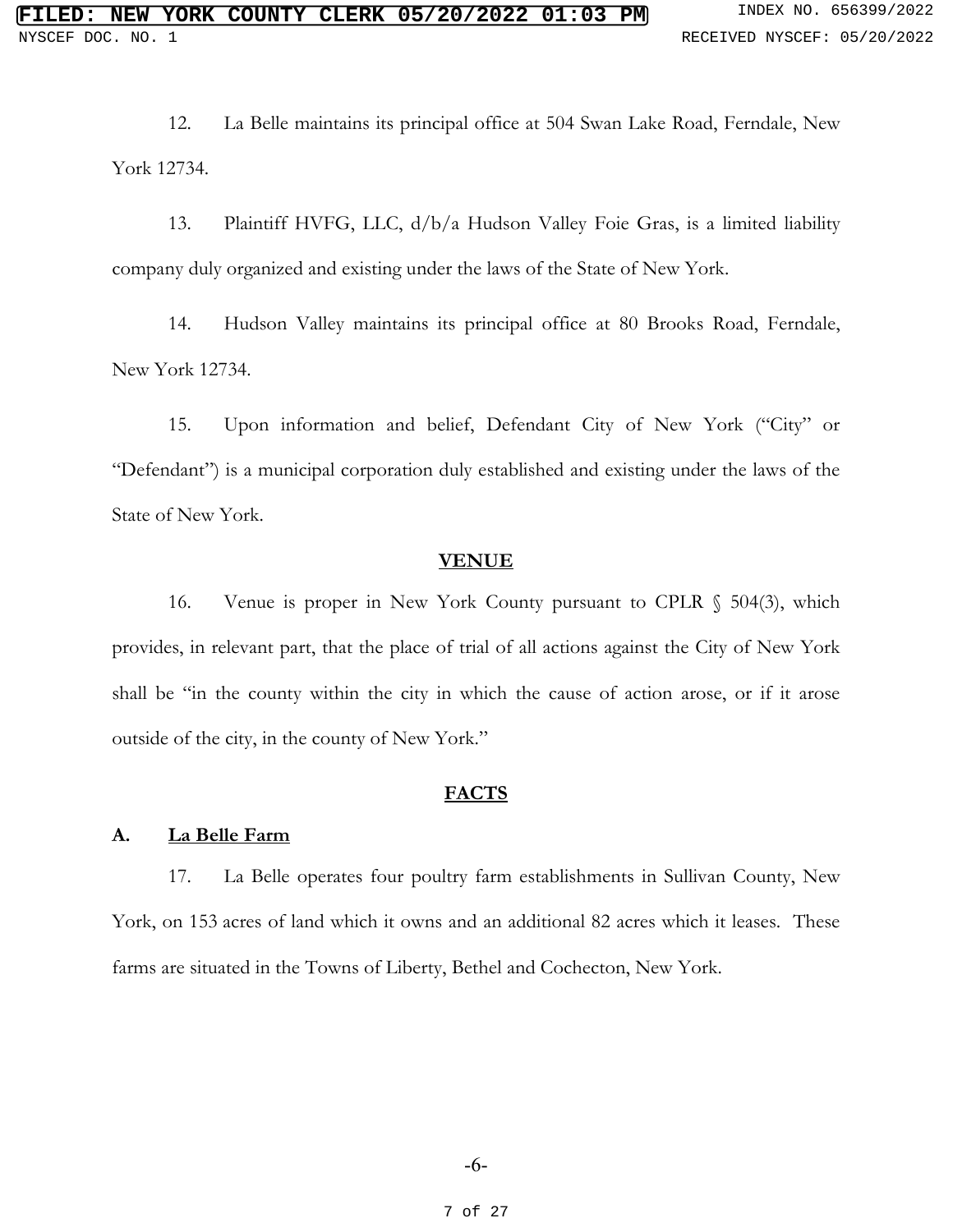18. The farming establishments operated by La Belle are located within Sullivan County Agricultural Districts Nos. 1 and 4, which are duly certified agricultural districts within the meaning of AML  $\S$  303.

19. La Belle grows approximately 400-450 tons of corn for feed annually to supply its poultry farm operations.

20. La Belle currently employs approximately 100 individuals.

21. Approximately one-third of La Belle's sales of foie gras and foie gras products are based in New York City, with customers including wholesalers, restaurants, and individuals.

22. La Belle also sells foie gras to customers in New York City online through an affiliate, Bella Bella Gourmet Foods, LLC.

23. La Belle's foie gras sales in New York City total approximately \$3 million annually. New York City is La Belle's largest market for foie gras products

24. In addition to foie gras, La Belle also farms and sells whole ducks, duck breasts, duck bacon, cooked duck, and other duck products. La Belle also farms and sells whole chickens and various chicken products.

25. Once Local Law 202 becomes effective on November 25, 2022, La Belle anticipates having to terminate most of its 100 employees due to the loss of revenues from its New York City sales of foie gras.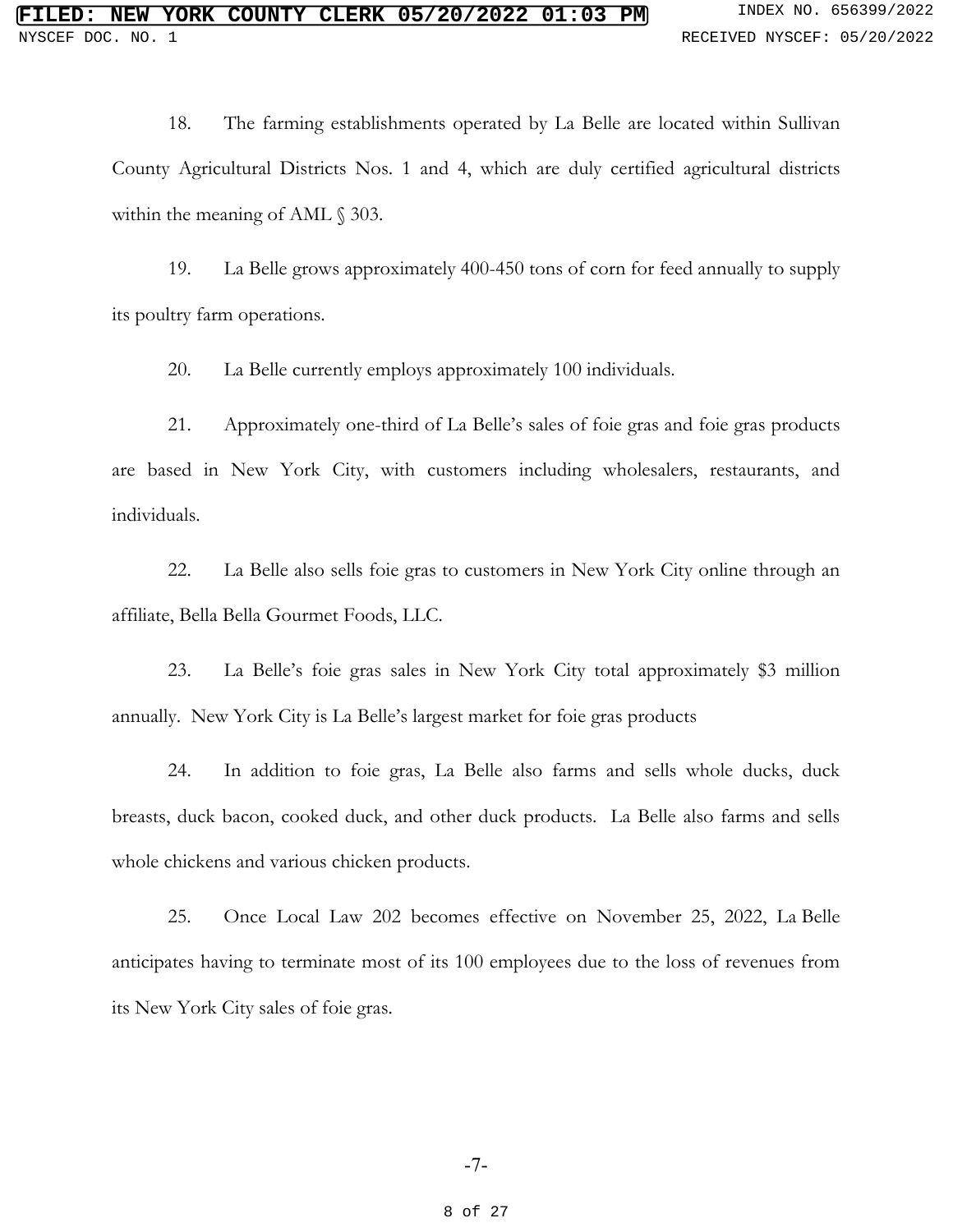#### **B. Hudson Valley**

26. Hudson Valley operates three farm establishments on approximately 200 acres in the Towns of Cochecton, Bethel, and Liberty, New York.

27. The farming establishments operated by Hudson Valley are located within Sullivan County Agricultural Districts Nos. 1 and 4, which are duly certified agricultural districts within the meaning of AML § 303.

28. Hudson Valley's annual sales of foie gras and foie gras specialty products in New York City totals approximately \$5 million.

29. New York City is the largest market for Hudson Valley's foie gras products has been for many years.

30. Hudson Valley delivers fresh foie gras and duck products daily to food distributors serving New York City. Hudson Valley also sells its foie gras duck products directly to retailers in New York City.

31. Hudson Valley currently employs approximately 190 individuals. Its affiliate, Hudson Valley Chicken, LLC, employs approximately 90 additional individuals.

32. In addition to foie gras, Hudson Valley also farms and sells whole ducks, duck breasts, duck confit, duck broth, and cooked duck products. Hudson Valley Chicken, LLC farms and sells whole chickens and various chicken products.

33. Once Local Law 202 becomes effective, Hudson Valley anticipates having to terminate approximately 20-25% of its workforce due to lost sales in New York City.

#### 9 of 27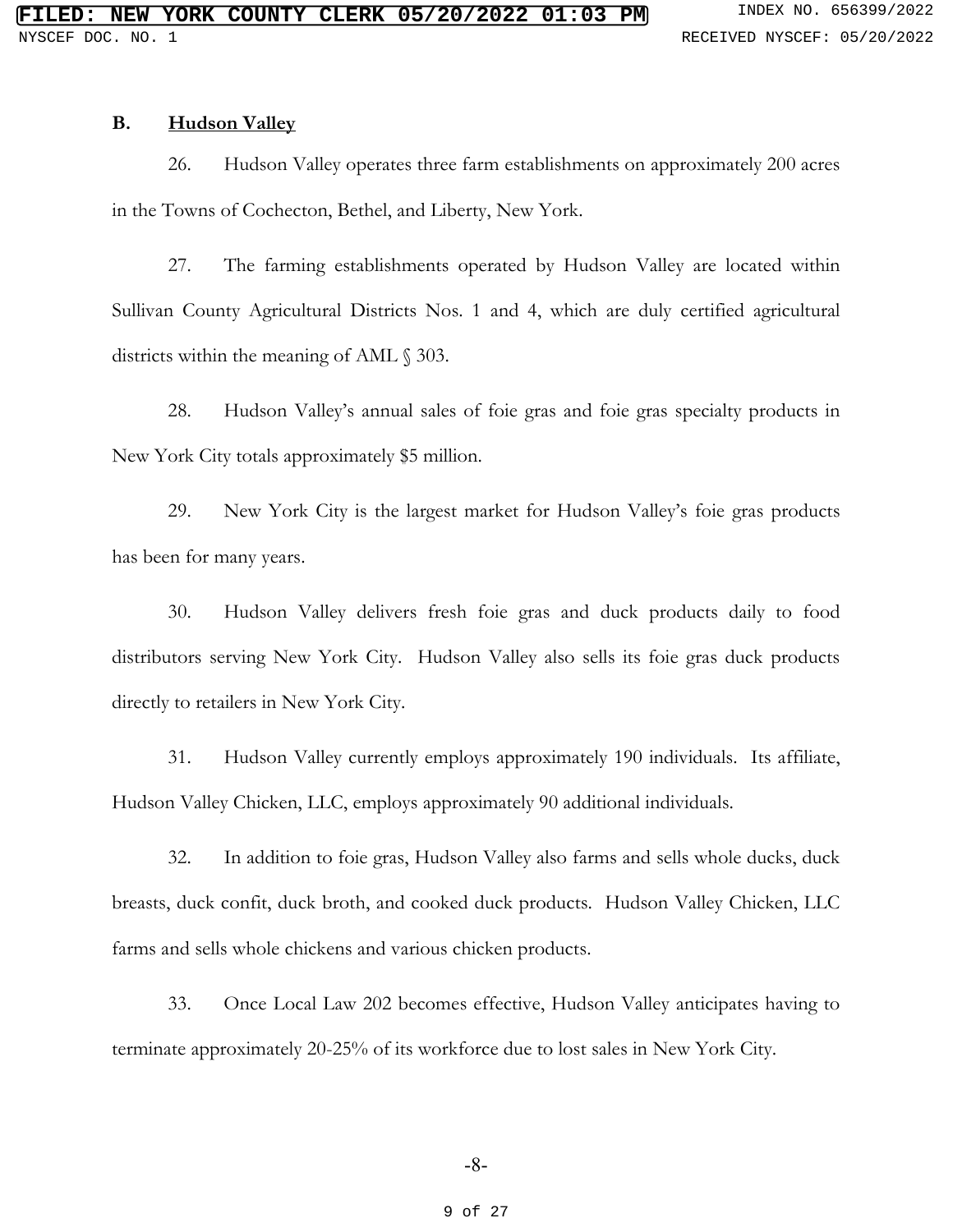### **C. Plaintiffs' Production of Foie Gras**

34. The farming practices at the farms operated by La Belle and Hudson Valley are similar insofar as the production of foie gras.

35. The farms receive shipments of thousands of ducklings each week. After arriving, for the first ten (10) weeks of their lives, the ducks are given unlimited access to feeding pans containing formulated pellets of food designed to help them grow to maturity. Following the unlimited feeding period, the ducks enter the pre-gavage stage, which lasts two (2) weeks. During the pre-gavage stage, the feeding pans are made accessible to the ducks once a day for thirty (30) minutes to develop the elasticity of the ducks' crop sacs. The ducks, on their own accord, generally begin to consume food more rapidly in pregavage.

36. Thereafter, at week thirteen (13) and beyond, the ducks enter the "gavage" phase during which they are hand-fed using a tube 2-3 times per day, with the amount of food in each feeding increasing gradually. When hand-feeding the ducks, workers must individually assess the amount of food the animal will tolerate based upon several factors. Approximately twelve (12) days into the gavage phase, workers will palpate each duck's crop sac to determine whether the duck has completely digested its previous meal. If digestion is not complete, the feeder exercises his or her discretion to skip the feeding of that duck. Typically, after 16 – 21 days in the gavage phase, the ducks are selected for slaughter based upon their size and continued appetites.

37. It is impossible to obtain a fattened liver from a goose or duck to make foie gras without causing the bird to consume more food than it would ordinarily consume. To

-9-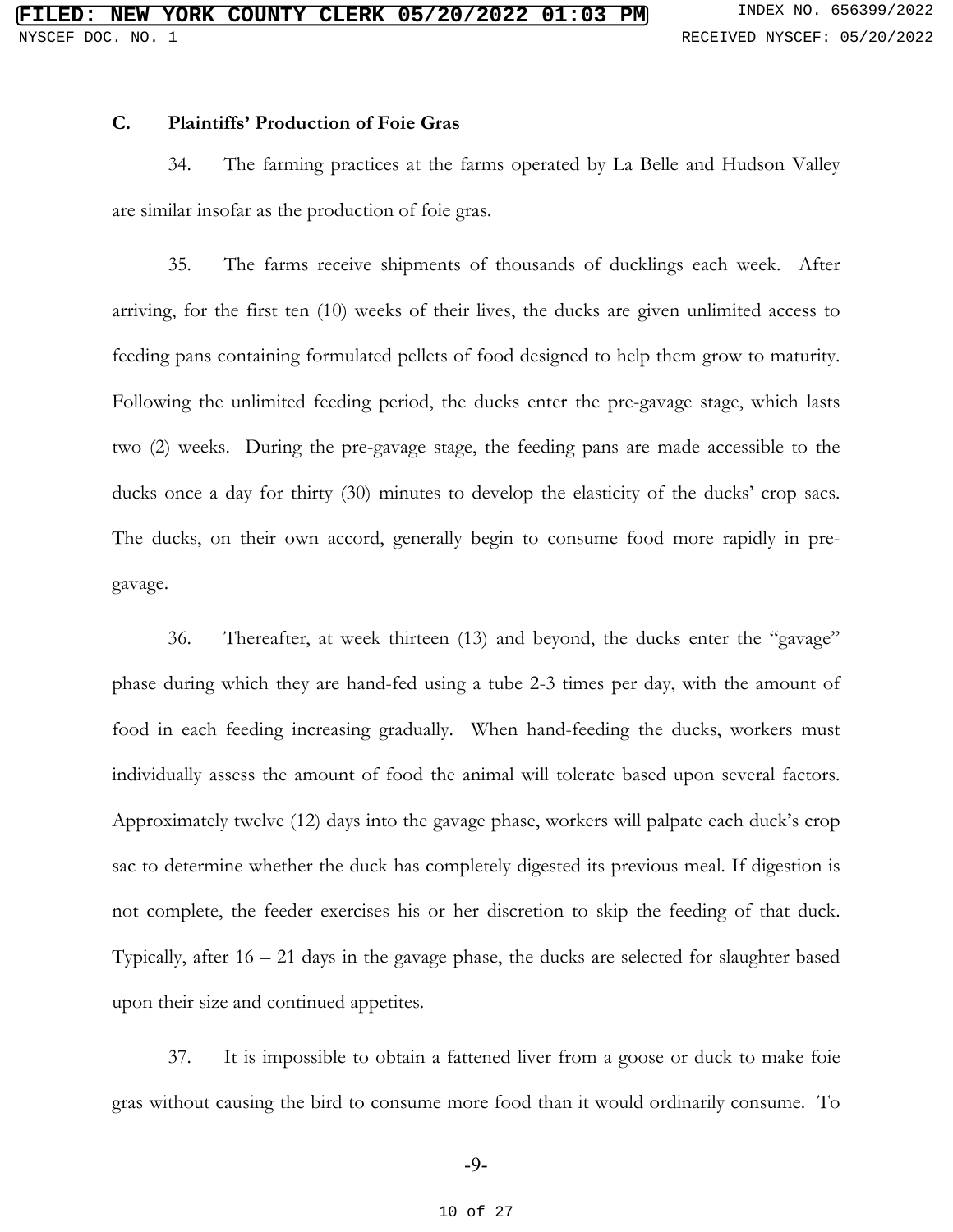produce and maintain the fattened liver recognized as foie gras, force-feeding is an essential farming practice. There is no current alternative to force-feeding that produces an equivalent product.

38. Ducks are slaughtered, cut, and packaged at Plaintiffs' facilities, which are subject to inspection and regulation by the United States Department of Agriculture ("USDA"). Nearly every part the duck is used in some way. For example, excess fat from the duck is used for biodiesel and their down feathers are used in various products, including comforters and jackets.

### **D. The Regulation of Poultry Production**

39. Since approximately 1982, New York State has delegated responsibility for the inspection of poultry production and products to the federal government.

40. New York State has not delegated any legislative authority to municipalities with respect to the regulation of poultry production.

41. The farms operated by La Belle and Hudson Valley are recognized by the USDA as official establishments, *see* 21 U.S.C. § 453(p), and have a USDA inspector on site at all relevant times.

42. Federal law imposes various requirements upon Plaintiffs' farm procedures before and after ducks are slaughtered, including but not limited to the marking of duck products with a USDA seal, the labeling of duck products, and the definitions and standards of composition applicable to duck products. *See* 9 C.F.R. Ch. III, Subch. A, Pt. 381.

#### -10-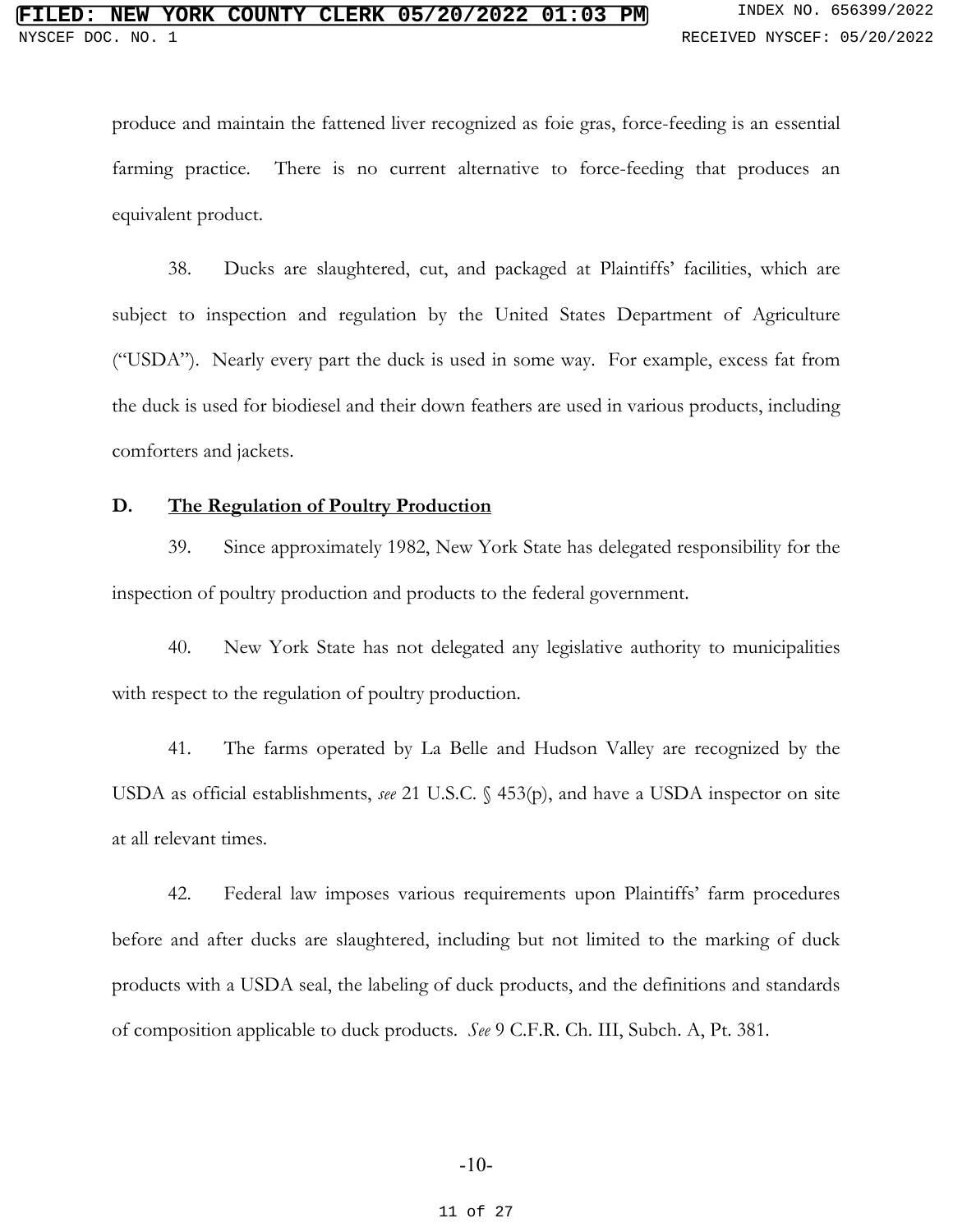43. Federal law prohibits the sale of "any poultry products which are capable of use as human food and are adulterated or misbranded at the time of such sale … or offer for sale." 21 U.S.C. § 458(a)(2); *see also* 9 C.F.R. § 381.190(b)(1). With respect to poultry, federal law further provides that "[e]ach carcass and all organs and other parts of carcasses which are found to be not adulterated shall be passed for human food."

44. USDA regulations provide that "the Administrator is authorized to prescribe definitions and standards of identity or composition for poultry products whenever he determines such action is otherwise necessary for the protection of the public." 9 C.F.R.  $$381.155(a)(1).$ 

45. The USDA has established definitions and standards for the production and sale of foie gras.

46. In New York, no federal or state law prohibits or otherwise regulates the practice of force-feeding or dictates how much food may be given to ducks and other poultry.

47. The foie gras and foie gras products produced and sold by La Belle and Hudson Valley fully comply with all applicable inspection and labeling requirements.

### **E. Farming in New York State**

48. In 2017, New York was home to more than 33,400 farms which generated direct revenues of approximately \$5.7 billion.<sup>[4](#page-11-0)</sup> Nationally, New York ranks third in the sale

<span id="page-11-0"></span><sup>4</sup> *See A Profile of Agriculture in New York State*, Office of The New York State Comptroller (Aug. 2019). Reported revenue figures vary. *See e.g.*, [https://www.nasda.org/organizations/new](https://www.nasda.org/organizations/new-york-state-department-of-agriculture-markets)[york-state-department-of-agriculture-markets](https://www.nasda.org/organizations/new-york-state-department-of-agriculture-markets) (\$3.6 billion).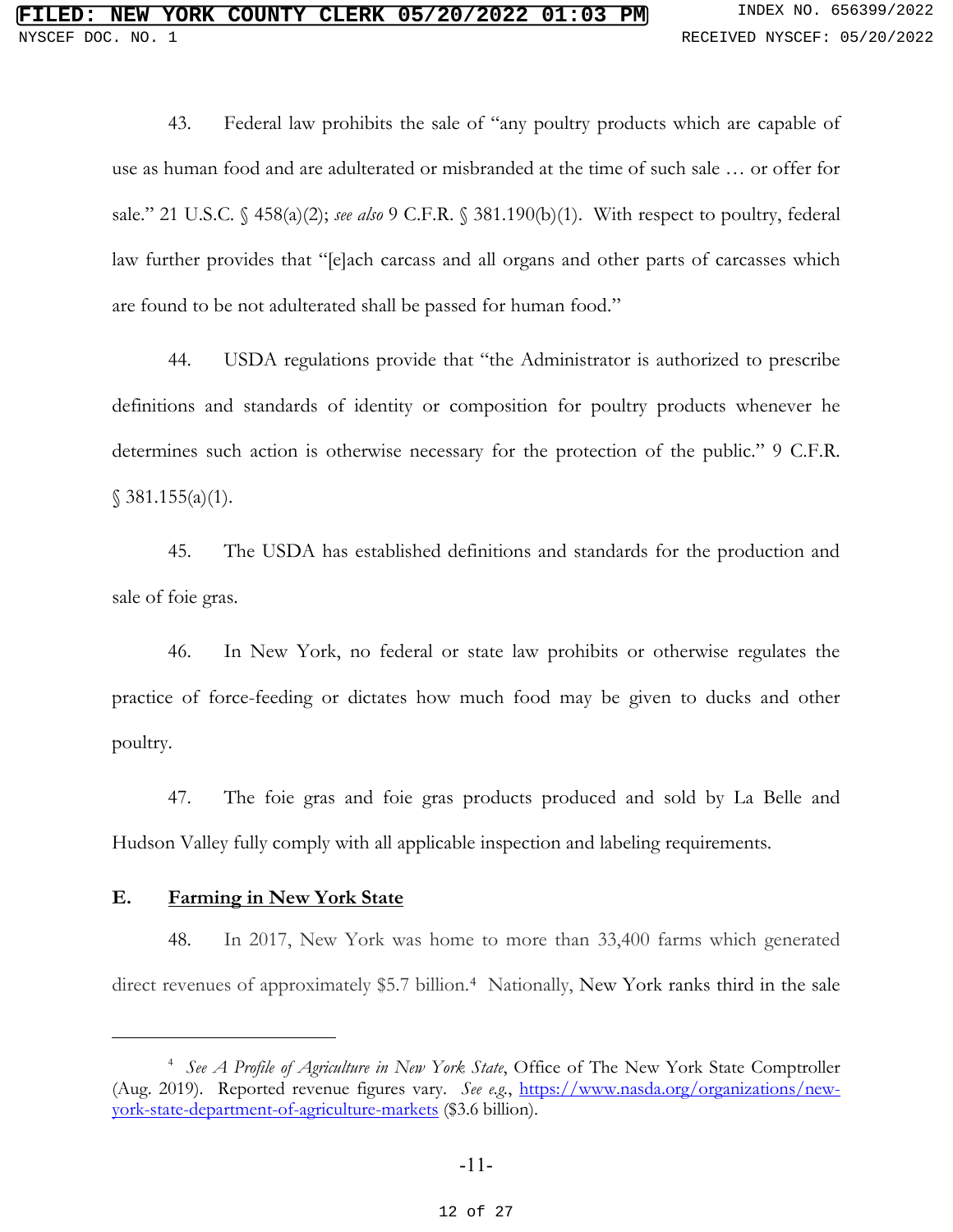of milk, and it leads the nation in the production of yogurt, cottage cheese, and sour cream.[5](#page-12-0) The poultry industry makes a significant contribution to the total agricultural output of the state.

49. There are a total of 174 agricultural districts in New York State in 52 different counties spanning over 9 million acres.<sup>6</sup> Most farmers in New York live on their farms, 96 percent of which are family owned.[7](#page-12-2) There are no agricultural districts within the five boroughs of New York City (*i.e.*, New York, Kings, Bronx, Richmond, and Queens Counties).

50. The importance of farming to New York State's economy and quality of life is reflected in Article XIV of the State Constitution, which declares in part: "The policy of the state shall be to conserve and protect its natural resources and scenic beauty and encourage the development and improvement of agricultural lands for the production of food and other agricultural products." (N.Y. Const. art. XIV, § 4).

51. Agriculture is considered an economic multiplier because it drives related economic activities, such as business-to-business transactions, and injects revenues into the local economy through wages and consumption.

<sup>5</sup> *Id.*

<span id="page-12-2"></span><span id="page-12-1"></span><span id="page-12-0"></span><sup>6</sup> *See* NYSDAM, DIVISION OF LAND AND WATER, FREQUENTLY ASKED QUESTIONS REGARDING AGRICULTURAL DISTRICTS (2020). There are a total of 62 counties in New York State. *Id.*

<sup>7</sup> *Id.*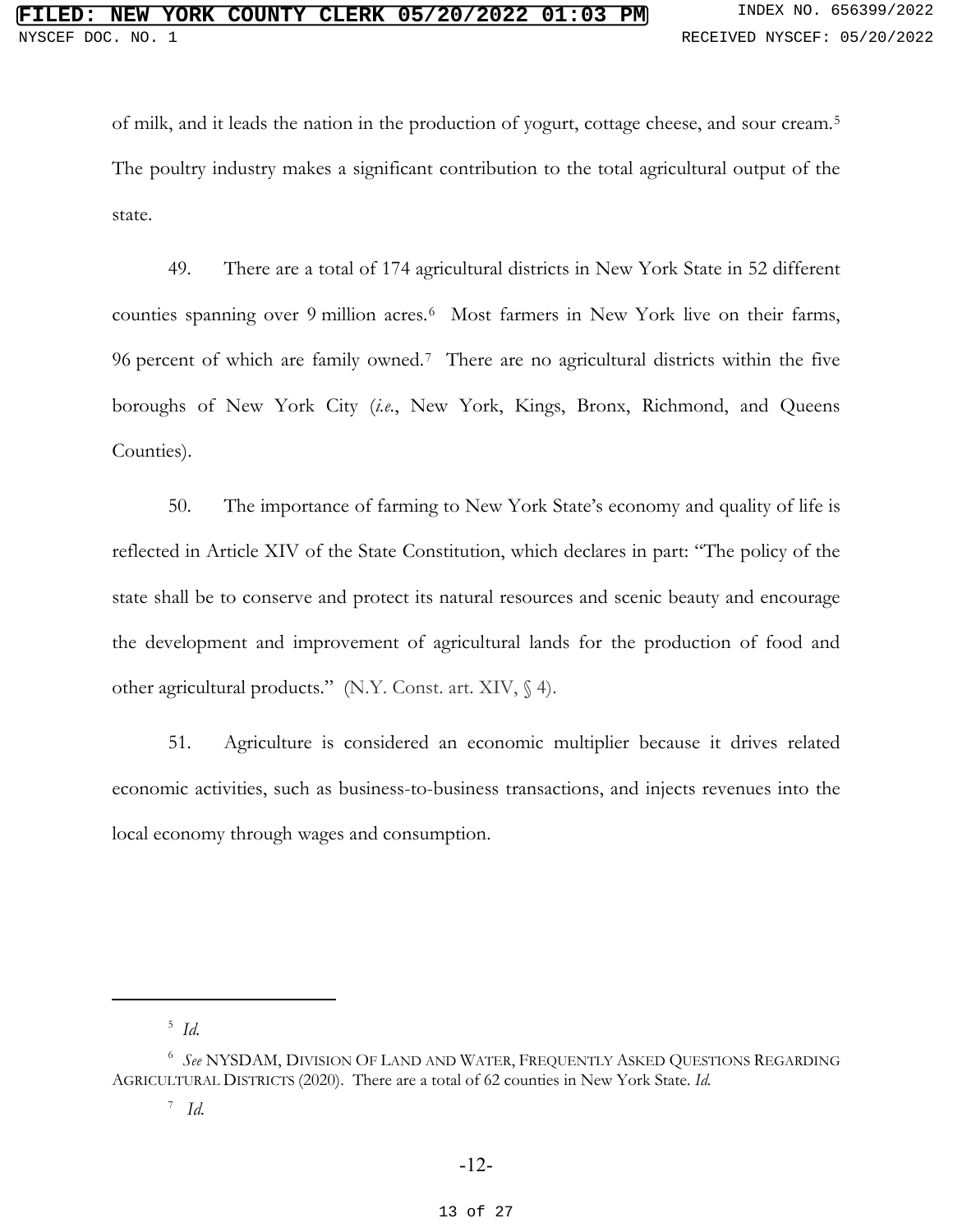52. In Sullivan County, agriculture is considered one of the pillars of the local economy and quality of life.[8](#page-13-0) Approximately 9% of the total land area in Sullivan County is dedicated to farming.<sup>[9](#page-13-1)</sup> Most agricultural sales in Sullivan County are generated by the livestock sector, which includes poultry and egg producers and dairy farms.[10](#page-13-2) 

53. According to the U.S. Census Bureau, per capita income in Sullivan County in 2016-2020 (in 2020 dollars) was \$32,346, and 12.70% of the population live below the poverty line.[11](#page-13-3) Compared to national averages, per capita income in Sullivan County is lower, and the percentage of the population living below the poverty line is higher.<sup>12</sup>

### **F. Local Law 202**

54. On November 25, 2019, Defendant amended New York City Administrative Code Title 17 by adding a new chapter (Chapter 19) entitled "Force-Fed Products." A true copy of Local Law 202 is annexed hereto as Exhibit "1".

55. Effective November 25, 2022, Local Law 202 will prohibit the sale of forcefed products in New York City, including but not limited to foie gras. This sales ban is set forth in Section 17-1902, which provides:

<span id="page-13-1"></span><span id="page-13-0"></span><sup>8</sup>  *See* SULLIVAN COUNTY, AGRICULTURAL & FARMLAND PROTECTION PLAN EXECUTIVE SUMMARY (2014).

<sup>9</sup> *Id.*

<sup>10</sup> *Id.*

<span id="page-13-4"></span><span id="page-13-3"></span><span id="page-13-2"></span><sup>11</sup> *See* UNITED STATES CENSUS BUREAU, QUICKFACTS: SULLIVAN COUNTY, NEW YORK, <https://www.census.gov/quickfacts/sullivancountynewyork> (last visited, May 12, 2022).

<sup>&</sup>lt;sup>12</sup> *See* [https://www.census.gov/library/publications/2021/demo/p60-273.html.](https://www.census.gov/library/publications/2021/demo/p60-273.html)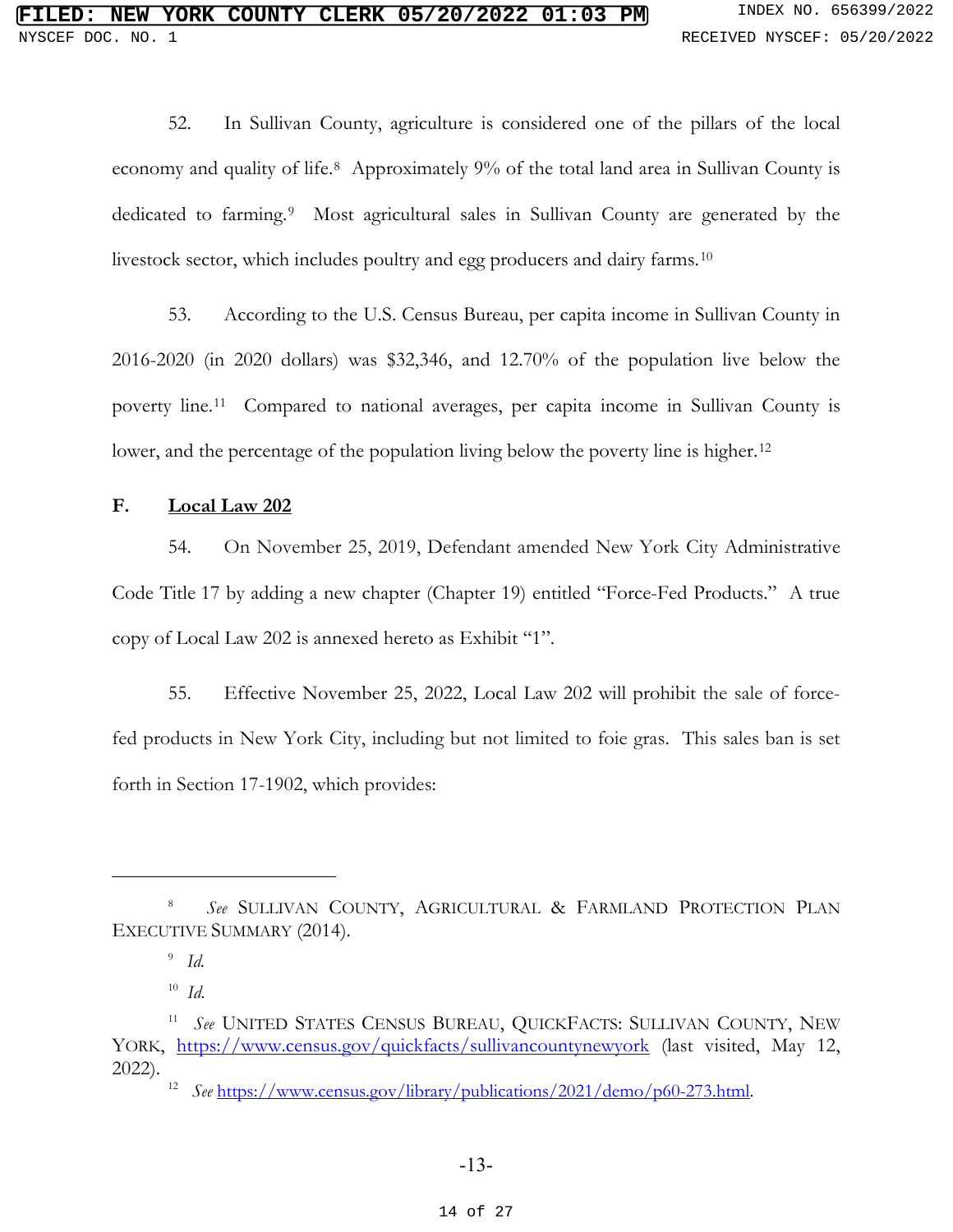No retail food establishment or food service establishment, or agent thereof, shall store, keep, maintain, offer for sale, or sell any force-fed product or food containing a force-fed product. For purposes of this chapter, it shall be a rebuttable presumption that an item in a retail food establishment or food service establishment having the label "foie gras" or listed on a menu as "foie gras" is a force-fed product.

NYC Administrative Code § 17-1902 (Ex. 1).

56. Despite receiving considerable evidence to the contrary, and without visiting or sending representatives to observe foie gras farming practices, the City concluded that force-feeding ducks was inhumane and needed to be stopped.

57. The legislative history leading to the adoption of Local Law 202 indicates that the City Council intended to eliminate the practice of force-feeding ducks through the

legislation.

58. During the public hearing on the proposed legislation, City Council Member

Carlina Rivera, the prime sponsor of Local Law 202, described the bill as follows:

My legislation to prohibit the sale of force-fed foie gras will finally put an end to one of the cruelest and most inhumane practices in the food industry. No longer will these animals suffer … The method itself is abusive and it's unnecessary. And many countries and cities in the globe have enacted their own ban, and I'm excited the five boroughs are joining them. At the same time, we've heard from stakeholders regarding the effects of this bill and that's why the legislation we are passing today includes a phase-in period for any impacted businesses so that they might work to change production approaches to shift some of their focus to other established and lucrative markets.[13](#page-14-0)

<span id="page-14-0"></span><sup>13</sup> *See* 10/30/19 Public Hearing Tr., p. 55:7-25.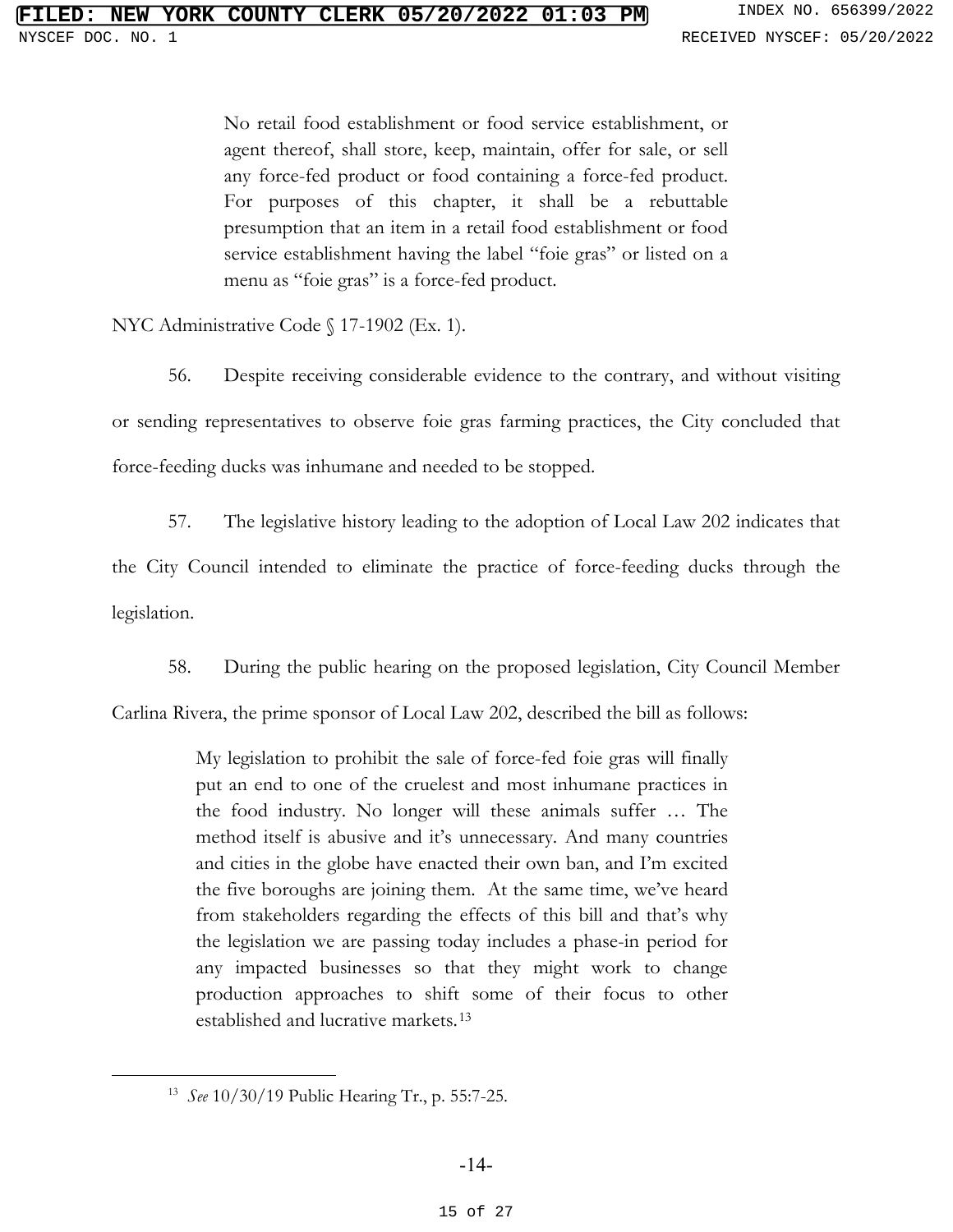59. Throughout the City Council's public hearing on Local Law 202, other City

Council Members expressed similar sentiments about banning the sale of force-fed products

through the proposed bill:

"I think it's a disgusting inhumane practice that we have that needs to stop like asap."

-- Council Member Fernando Cabrera

"I just can't believe we could be so cruel for some luxury item like foie gras . . . this has to be stopped and it has to be stopped now."

-- Council Member Robert Holden

"I am incredibly proud that this City Council blatantly and thankfully begun to put empathy for the suffering of animals front and center on our agenda. And, more importantly, that we are translating that empathy into tangible policy, smart policy, for the animals in the city and beyond."

-- Chairperson Stephen Levin

"So as someone who worked on the Council's legislation to ban exotic animals in circuses and introed wild bird protection legislation just last year, I know this body understand that animal cruelty has no place in our city, and I encourage my Council colleagues to sign onto this important piece of legislation."

-- Council Member Carlos Menchaca

60. The Mayor's Office expressed its support for Local Law 202 based upon its

concerns for animal welfare. Through a spokesperson, former Mayor Bill De Blasio made

the following statement during the public hearing held on Local Law 202:

The Mayor believes in the humane treatment of animals and birds suffer tremendously in the production of foie gras. This cruelty and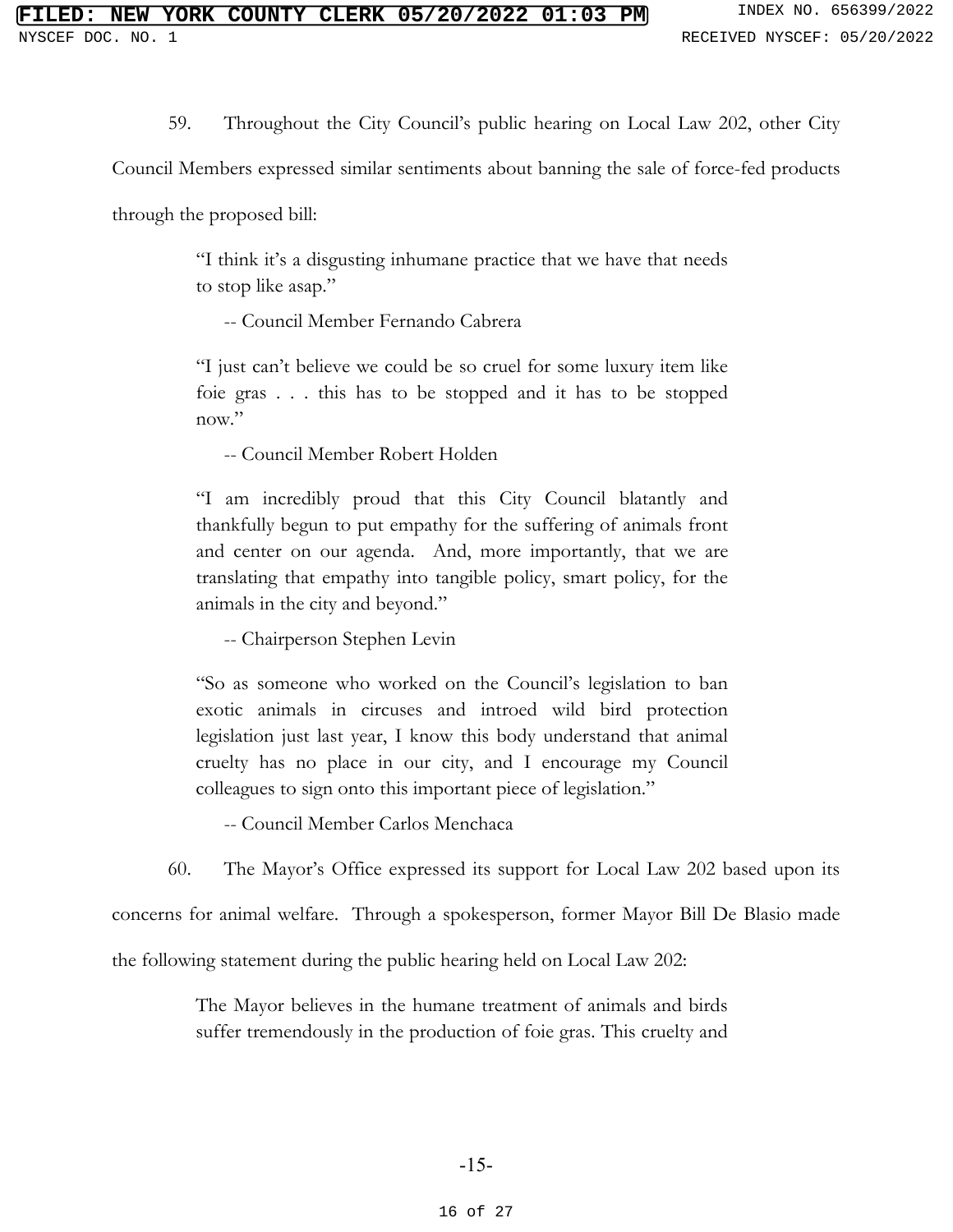the resulting luxury product consumed by few New Yorkers is completely unnecessary.[14](#page-16-0)

61. After Local Law 202 was enacted, former Mayor de Blasio once again emphasized that the legislation would promote animal welfare in the following statement on Twitter:

> The days of foie gras are gone and foie‐gotten in New York City. A new law will END this cruel practice in our city for good. We're also strengthening our animal adoption centers, protecting horses from dangerous heat and expanding animal rights efforts across our city.

62. The former mayor was also quoted in the media as calling foie gras "a luxury item that the vast majority of us would never be able to afford" and stating that "this is not where we should be shedding a tear."

63. Local Law 202 does not expressly identify or otherwise purport to address any perceived public health or safety concern with respect to the sale of foie gras.

64. During the public hearing on Local Law 202, Plaintiffs invited the members of the City Council to visit their respective farms and observe firsthand how they raised and fed their ducks to produce foie gras. No member of the City Council accepted Plaintiffs' invitation to observe the farming practices they had condemned as inhumane.

65. After its enactment, NYSDAM reviewed Local Law 202 and concluded that it "violates the policy and goals of AML Article 25-AA and unreasonably restricts [La Belle]

<span id="page-16-0"></span><sup>14</sup> *See* 6/18/19 Public Hearing Tr., p. 24:2–9.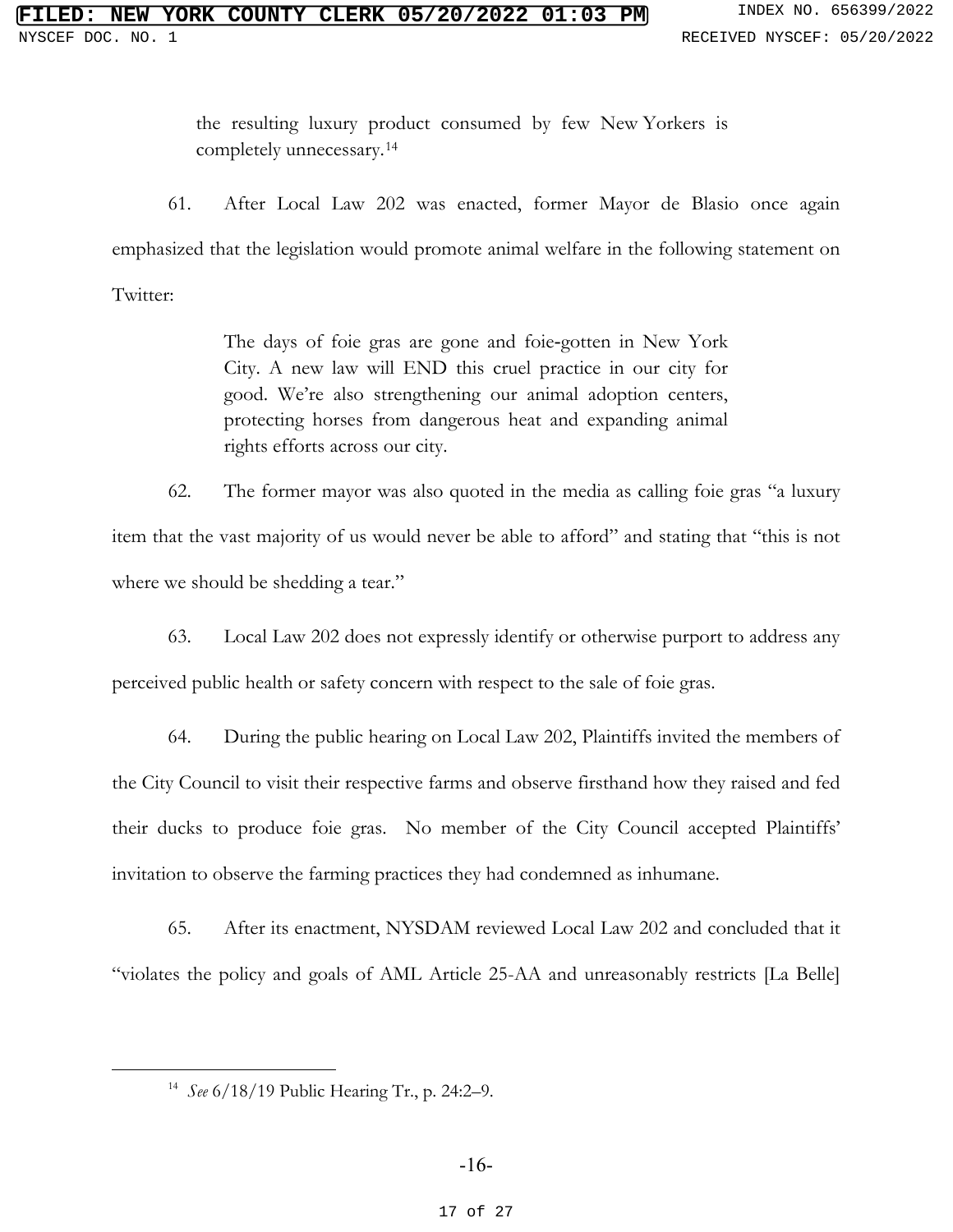# **FIRE COUNTY CLERK 05/20/2022 01:03 PM** INDEX NO. 656399/2022 NYSCEF DOC. NO. 1 **RECEIVED NYSCEF: 05/20/2022**

and [Hudson Valley], farm operations located within a county adopted, State certified agricultural district, in possible violation of AML  $\S$  305-a(1)(a)."

66. In sum, Local Law 202 was expressly intended to – and will – regulate a farming practice in certified agricultural districts. The City Council enacted Local Law 202 with little or no regard for how the legislation would impact not only La Belle and Hudson Valley, but the broader community in Sullivan County. La Belle and Hudson Valley employ numerous individuals, pay significant school and municipal property taxes, and help drive other economic activity in their local community. The enforcement of Local Law 202 will jeopardize the viability of both farms, and their closure would send shock waves through Sullivan County.

## **AS AND FOR A FIRST CAUSE OF ACTION**

(Declaratory Judgment Pursuant to CPLR §§ 3001, 3017(b) That Local Law 202 Violates AML § 305-a and Therefore is Invalid and Unenforceable)

67. Plaintiffs repeat and reallege each allegation set forth above in Paragraphs "1"

through "66" above as if fully set forth herein.

68. AML § 305-a states as follows:

Local governments, when exercising their powers to enact . . . local laws, ordinances, rules or regulations, shall exercise these powers in such manner as may realize the policy and goals set forth in this article, and shall not unreasonably restrict or regulate farm operations within agricultural districts in contravention of the purposes of this article unless it can be shown that the public health or safety is threatened.

AML  $\$305-a(1)(a)$ .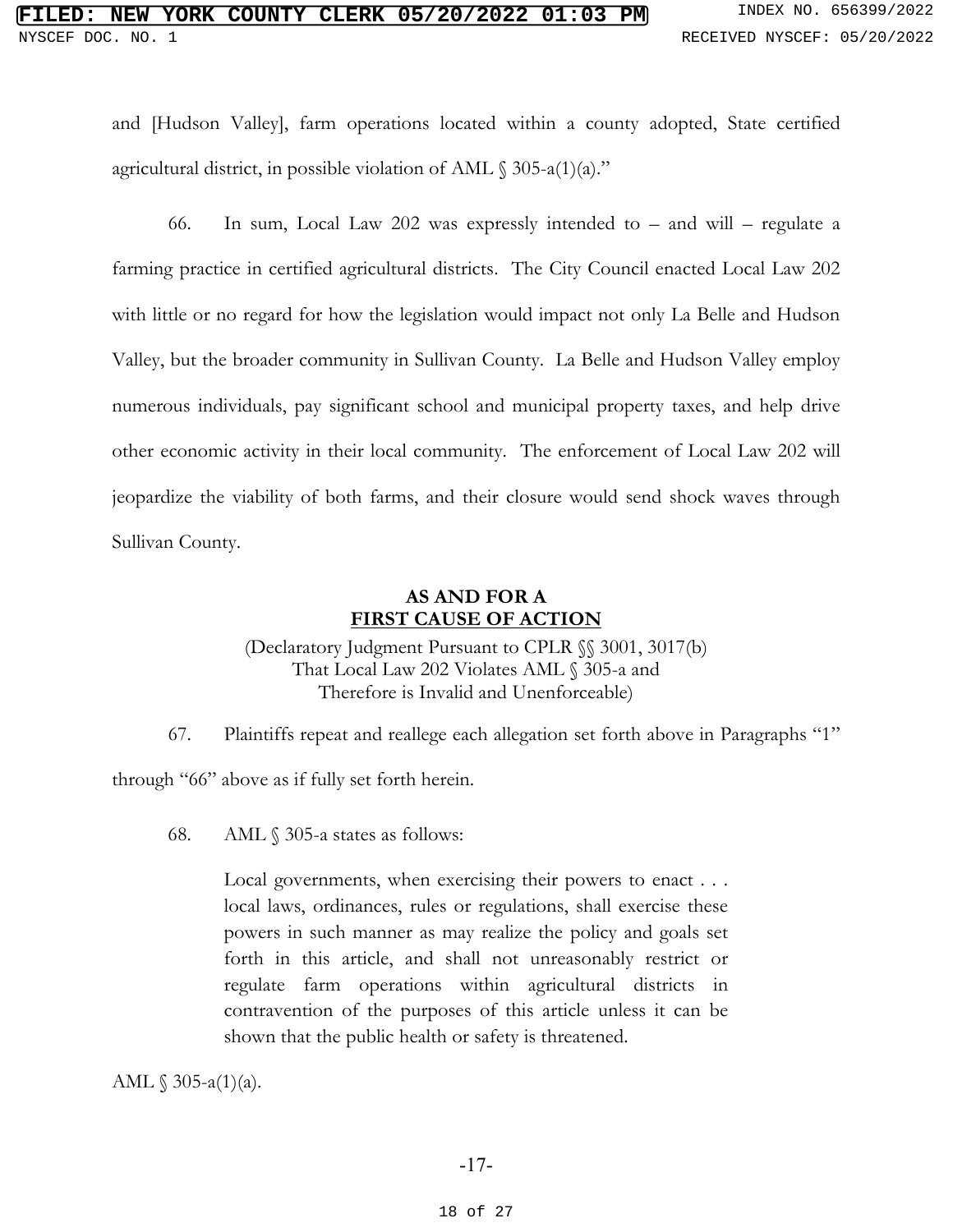69. As a matter of policy, NYSDAM regards blanket prohibitions as unreasonable when they are not reflective of science-based best practices.

70. The stated purpose and effect of Local Law 202 is the regulation of a farm operation – namely, the force-feeding process known as "gavage" that is essential to producing foie gras.

71. By banning the sale of foie gras, Local Law 202 is intended to eliminate forcefeeding as a farming practice.

72. Defendant's ban on the sale of force-fed products will have a direct impact upon Plaintiffs' farming operations within certified agricultural districts, even though Local Law 202 purports to regulate sales rather than poultry production.

73. Courts routinely examine the effect of state and local legislation to determine whether such laws are preempted or otherwise invalid. For example, the United States Supreme Court struck down a sales ban in *National Meat Association v. Harris*, 565 U.S. 452, 132 S.Ct. 965 (2012), based upon federal preemption grounds, recognizing that the ban would have the "inevitable effect" of regulating meat production.

74. The same reasoning and scrutiny must be applied to Local Law 202. Allowing municipalities to regulate farming operations through a sales ban would represent an unprecedented departure from settled norms. No municipality in New York has attempted to circumvent AML § 305-a by regulating farming operations through a sales ban.

75. If Local Law 202 is upheld, nothing would prevent the City of New York or another municipality from similarly regulating other farming practices and foods deemed

-18-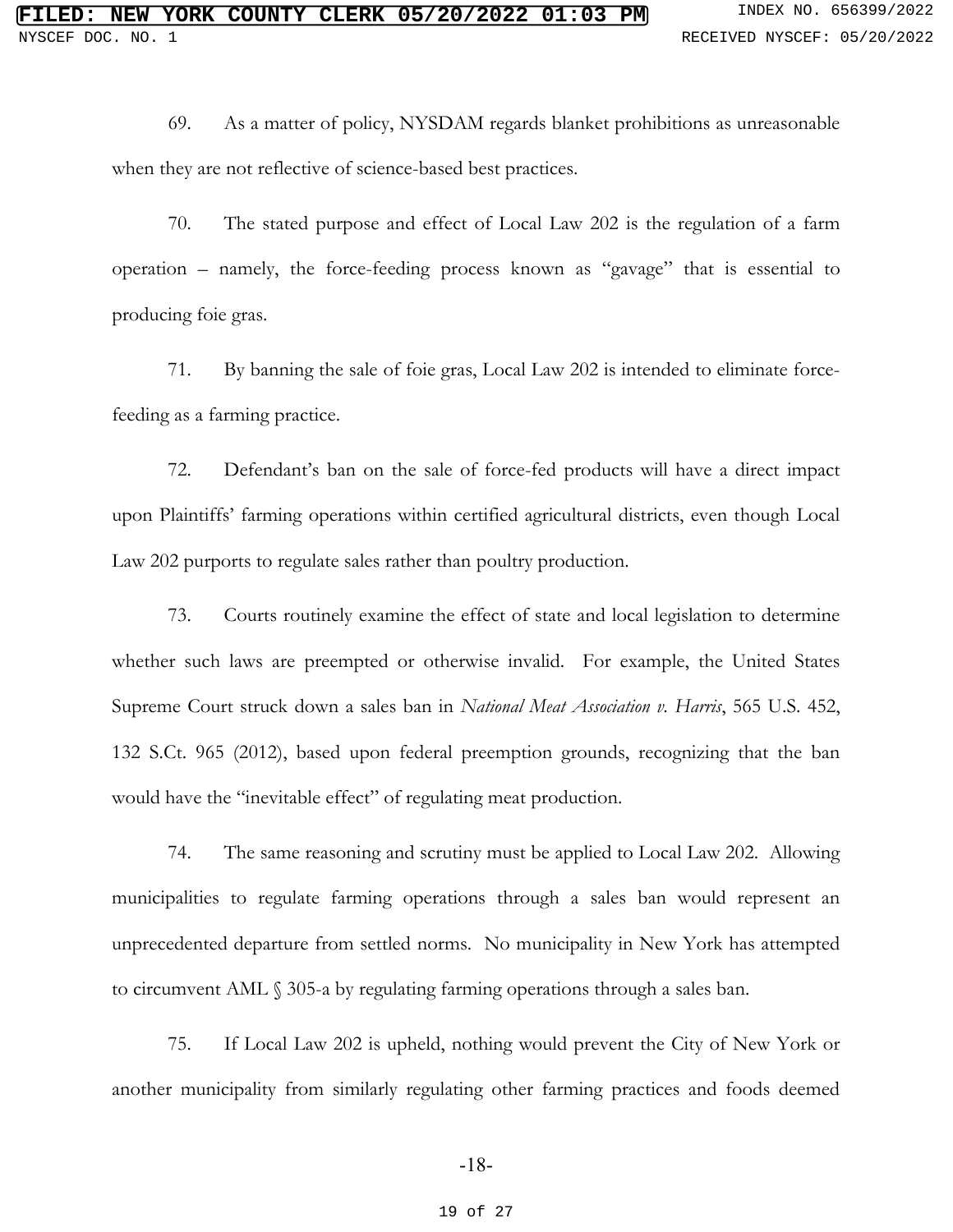objectionable through a sales ban. Examples abound: the production of beef, the use of fertilizers and pesticides, animal feed lots, eggs from caged chickens. There is an everchanging list of foods and farming methods would become potential targets for sales bans.

76. Such laws would radically change agriculture in the State of New York. Here, Local Law 202 will force Hudson Valley and La Belle to discontinue the production of foie gras for the New York City market, since force-feeding is the only known method to produce foie gras.

77. Enforcement of Local Law 202 will inflict devastating financial losses upon Plaintiffs' respective businesses. Hudson Valley will lose approximately \$5 million in annual sales and be forced to terminate approximately 20-25% of its employees as a result of the enforcement of Local Law 202. La Belle will lose approximately \$3 million in annual sales and be forced to terminate most of its 100 employees as a result of the enforcement of Local Law 202.

78. NYSDAM has opined that Local Law 202 violates the policy and goals of AML Article 25-AA and unreasonably restricts the farm operations of La Belle and Hudson Valley within duly certified agricultural districts.

79. Based upon the foregoing, a justiciable controversy exists between the parties within the meaning of CPLR  $\frac{1}{2}$  3001 and 3017(b), such that a judicial determination of the respective rights of the parties is necessary and appropriate.

80. Plaintiffs contend that Local Law 202 should be declared and adjudged invalid and unenforceable because it unreasonably restricts and/or regulates farm operations within

#### -19-

#### 20 of 27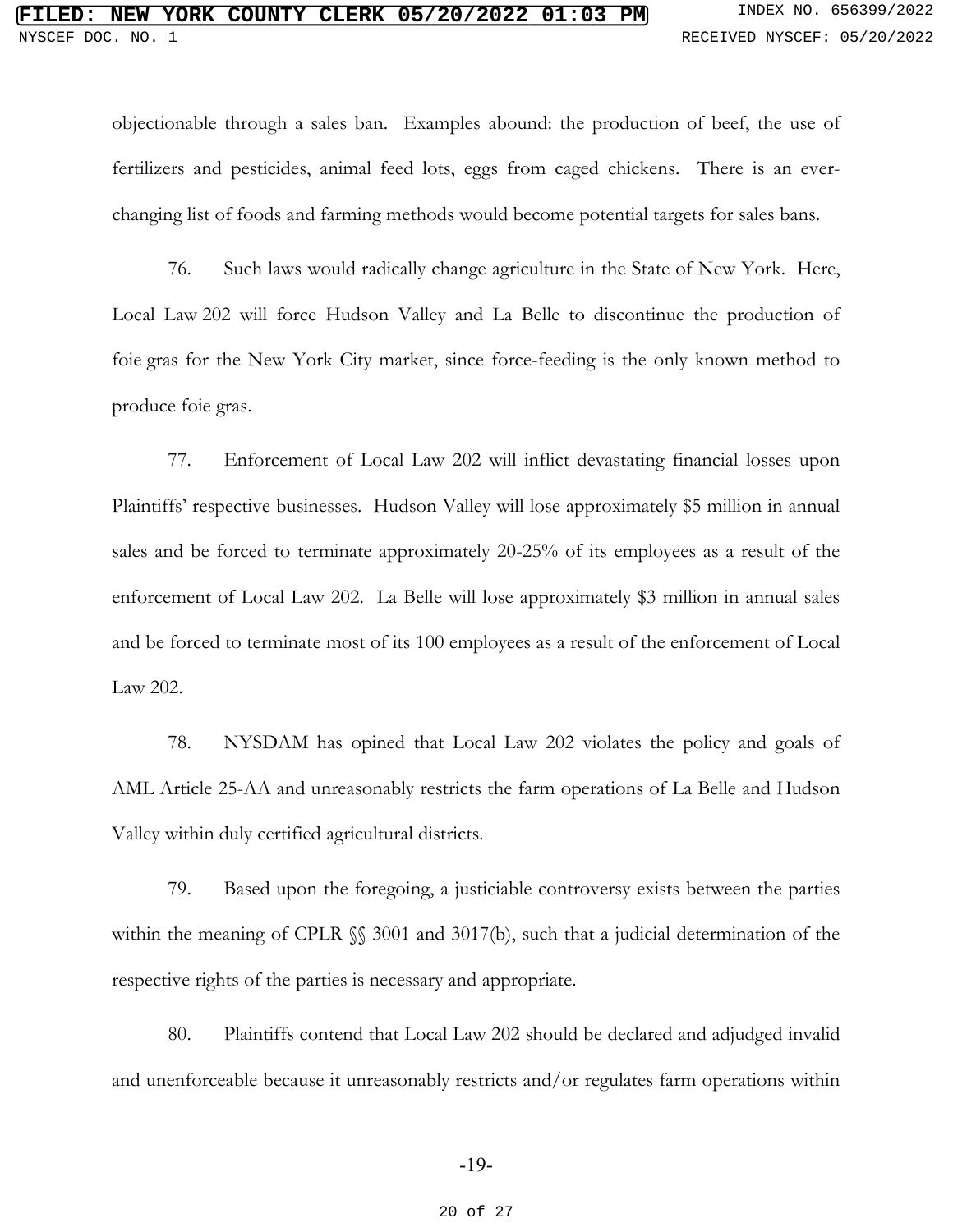agricultural districts in contravention of the purposes of AML Article 25-AA and does not address any public health or safety concern.

81. Upon information and belief, Defendant contends that Local Law 202 is a valid enactment and intends to enforce its penalty provision once the law becomes effective on November 25, 2022.

82. Plaintiffs are entitled to a judgment declaring that Local Law 202 is invalid and unenforceable because it unreasonably restricts and/or regulates farm operations within certified agricultural districts in violation of AML 305-a.

83. No other claim for the foregoing relief has been made by Plaintiffs in this or any other court.

84. Plaintiffs have no adequate remedy at law.

## **AS AND FOR A SECOND CAUSE OF ACTION**

(Declaratory Judgment Pursuant to CPLR §§ 3001, 3017(b) That Local Law 202 Violates the New York Constitution and the Municipal Home Rule Law)

85. Plaintiffs repeat and reallege each allegation set forth above in Paragraphs "1" through "84" above as if fully set forth herein.

86. Defendant has the authority to enact local laws only to the extent such authority is delegated by the State of New York pursuant to Article IX, Section 2, of the New York State Constitution and Sections 10 and 11 of the Municipal Home Rule Law.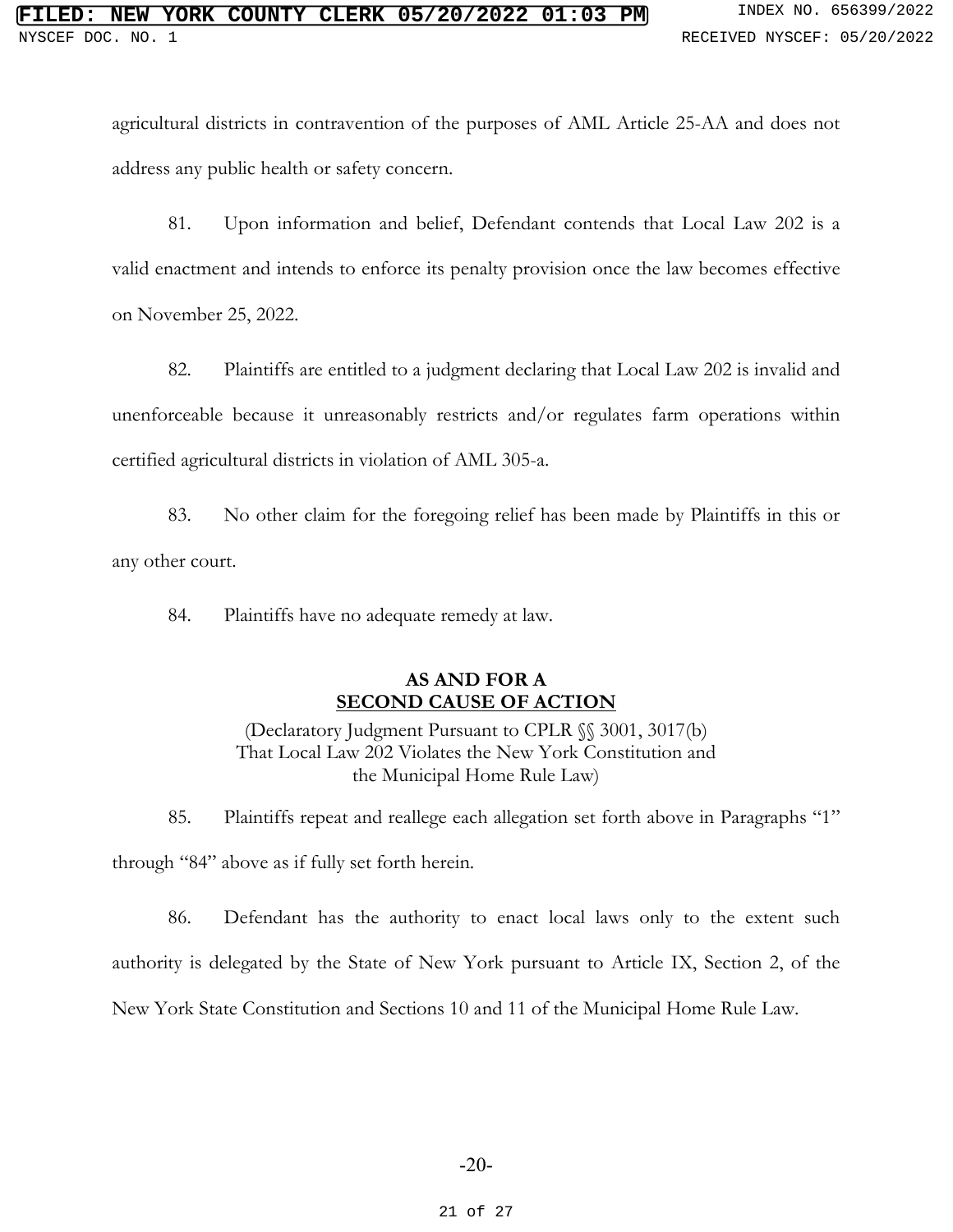87. Local Law 202 is unconstitutional and invalid pursuant to the New York Constitution, article IX, § 2, and Municipal Home Rule Law §§ 10 and 11, on the grounds it conflicts with AML Article 5-D.

88. The production of foie gras, which requires the force-feeding of ducks, is permitted under AML Article 5-D and applicable federal law.

89. The provisions of AML Article 5-D relating to the production of poultry for human consumption are general laws having statewide application.

90. Pursuant to AML §§ 96-z-21, 96-z-28, 96-z-32 and applicable federal laws and regulations, *see* 21 U.S.C. § 458(a) and 9 C.F.R. Ch. III, Subch. A, Pt. 381, the production of foie gras, which requires the force-feeding of ducks, is permitted.

91. Local Law 202 is intended to and will have the actual effect of prohibiting a farming operation, *i.e.*, force-feeding, that is permitted under applicable state and federal law.

92. By reason of the foregoing, Local Law 202 should be declared and adjudged invalid and unenforceable because it conflicts with the foregoing provisions of AML Article 5-D and applicable federal law.

93. No other claim for the foregoing relief has been made by Plaintiffs in this or any other court.

94. Plaintiffs have no adequate remedy at law.

#### -21-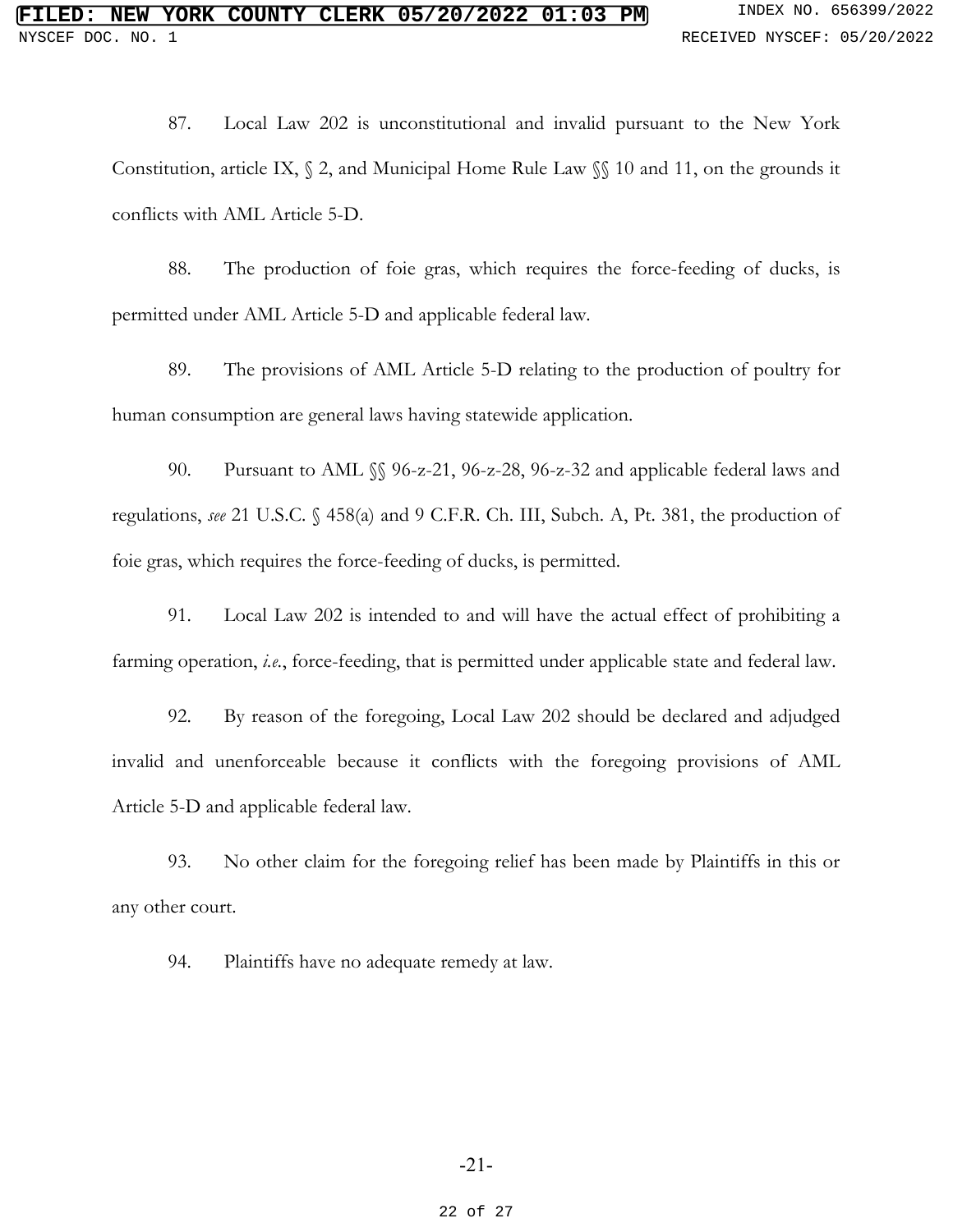### **AS AND FOR A THIRD CAUSE OF ACTION**

(Declaratory Judgment Pursuant to CPLR §§ 3001, 3017(b) That Local Law 202 is Ultra Vires and Unconstitutional under the New York State Constitution)

95. Plaintiffs repeat and reallege each allegation set forth above in Paragraphs "1" through "94" above as if fully set forth herein.

96. The N.Y. Municipal Home Rule Law provides that municipalities may enact local laws for the "protection, order, conduct, safety, health and well-being of persons or property" within their jurisdiction, *see* Municipal Home Rule Law § 10[1][ii][a][12], provided that such enactments are not "inconsistent with the State Constitution or any general law of the State." Municipal Home Rule Law  $\int 10[1][\text{ii}]$ .

97. The intended purpose and effect of Local Law 202 is the regulation of a farming operation occurring in duly certified agricultural districts in Sullivan County, New York, roughly 80 miles outside Defendant's jurisdiction.

98. By reason of the foregoing, Local Law 202 should be declared and adjudged invalid and unenforceable because it effectively regulates a farming operation occurring outside the City of New York in violation of Municipal Home Rule Law § 10[1][ii][a][12].

99. No other claim for the foregoing relief has been made by Plaintiffs in this or any other court.

100. Plaintiffs have no adequate remedy at law.

### -22-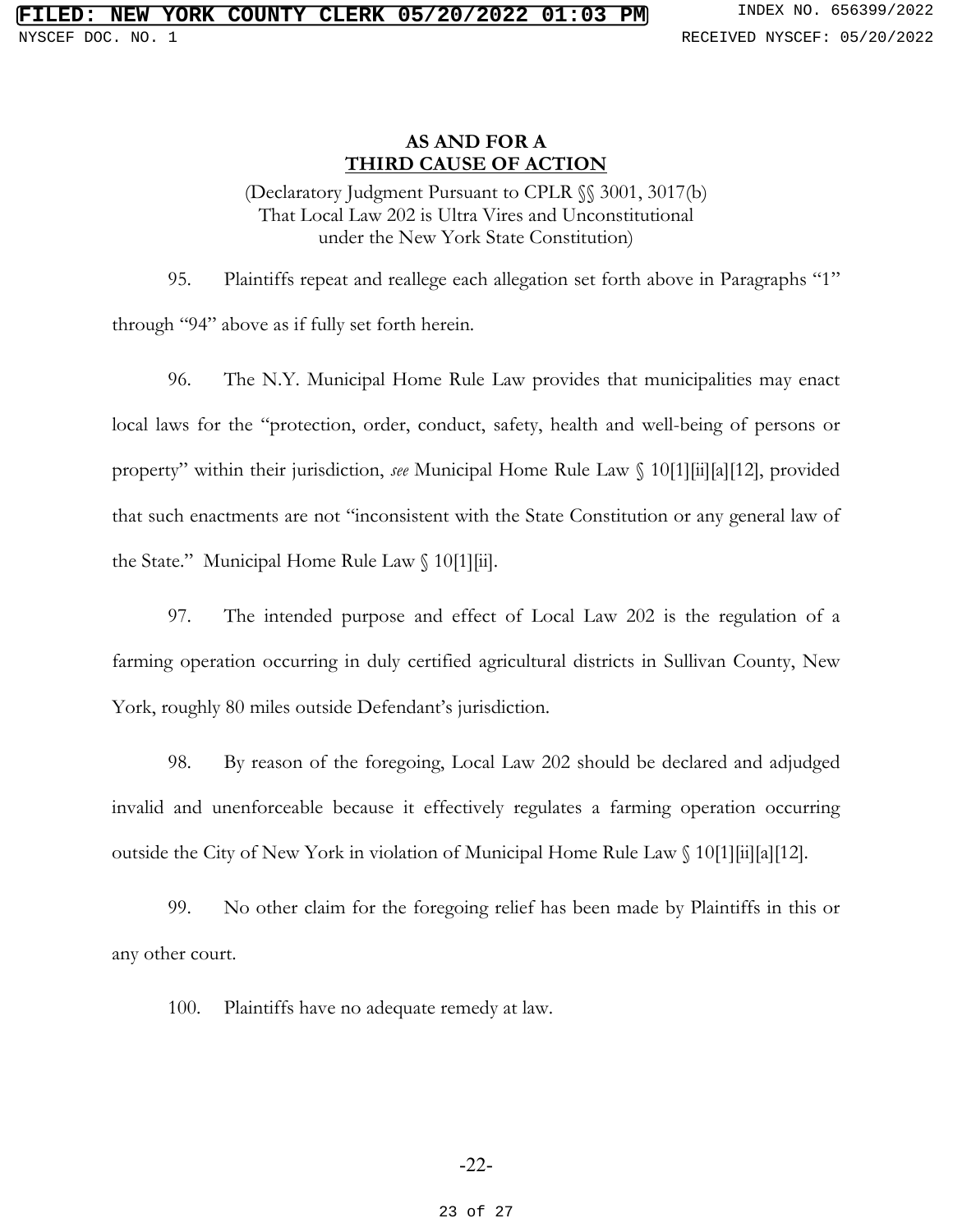## **AS AND FOR A FOURTH CAUSE OF ACTION**

(Preliminary and Permanent Injunction Against Enforcing Local Law 202)

101. Plaintiffs repeat and reallege each allegation set forth above in paragraphs "1" through "100" above as if fully set forth herein.

102. The Court is authorized to grant a preliminary injunction pursuant to CPLR § 6301 where "it appears that the defendant . . . is about to do . . . an act in violation of the Plaintiff's rights respecting the subject of the action, and tending to render the judgment ineffectual."

103. A preliminary injunction should be granted upon a showing that Plaintiffs are (i) likely to succeed on the merits; (ii) will be irreparably injured absent the injunctive relief; and (3) the balance of equities weighs in their favor. *See Nobu Next Door, LLC v. Fine Arts Housing, Inc.*, 4 N.Y.3d 839, 840, 800 N.Y.S.2d 48, 49 (2005); *Bernheim v. Matthew Bender & Co.*, 244 A.D.2d 161, 663 N.Y.S.2d 577 (1st Dep't 1997). A permanent injunction should be granted under same standard upon a trial on the merits, to the extent a hearing is needed to resolve any relevant questions of fact.

104. Based upon the foregoing, Plaintiffs are entitled to a preliminary and permanent injunction enjoining Defendant from enforcing Local Law 202 in its entirety.

**WHEREFORE,** Plaintiffs respectfully request entry of a Judgment against Defendant as follows:

> i. on their First Cause of Action, declaring that Local Law 202 is invalid and unenforceable because it unreasonably restricts and/or regulates farming operations within certified agricultural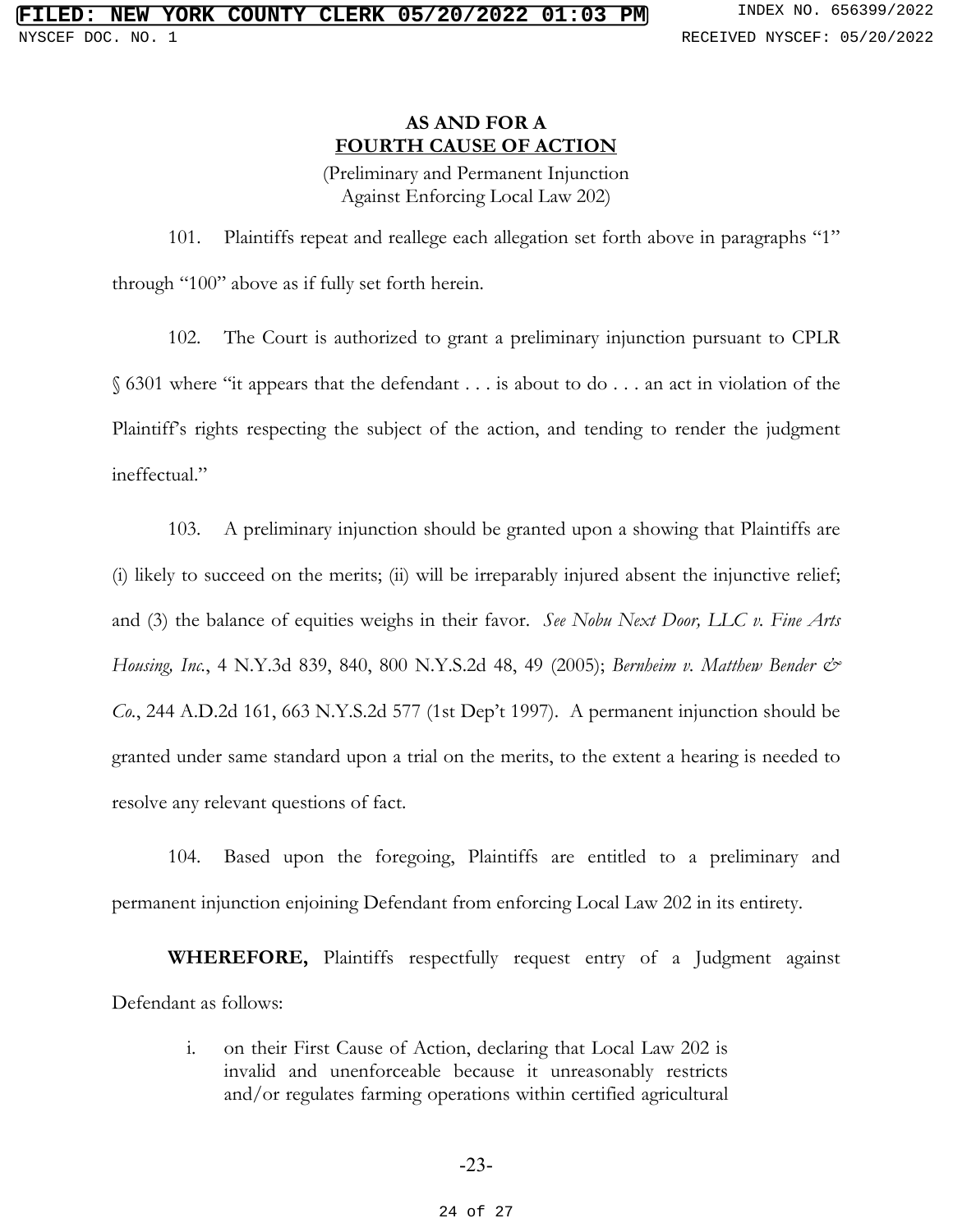districts in contravention of the purposes of AML Article 25-AA:

- ii. on their Second Cause of Action, declaring that Local Law 202 is invalid and unenforceable because it conflicts with AML §§ 96-z-21, 96-z-28, 96-z-32 and applicable federal laws and regulations, see 21 U.S.C. § 458(a) and 9 C.F.R. Ch. III, Subch. A, Pt. 381, under which the production of foie gras is permitted;
- ш. on their Third Cause of Action, declaring that Local Law 202 is invalid and unenforceable because its intended purpose and effect is regulating a farming operation occurring outside Defendant's jurisdiction;
- iv. on their Fourth Cause of Action, granting a preliminary and permanent injunction enjoining Defendant from enforcing Local Law 202 in its entirety; and
- $V<sub>1</sub>$ granting Plaintiffs such other and further relief as this Court deems just and proper.
- White Plains, NY Dated: May 20, 2022

#### KEANE & BEANE, P.C.

By.

Edward J. Phillips Attorneys for Plaintiffs 445 Hamilton Avenue, 15th Floor White Plains, NY 10601  $(914)$  946-4777  $(914)$  946-6868 (fax) ephillips@kblaw.com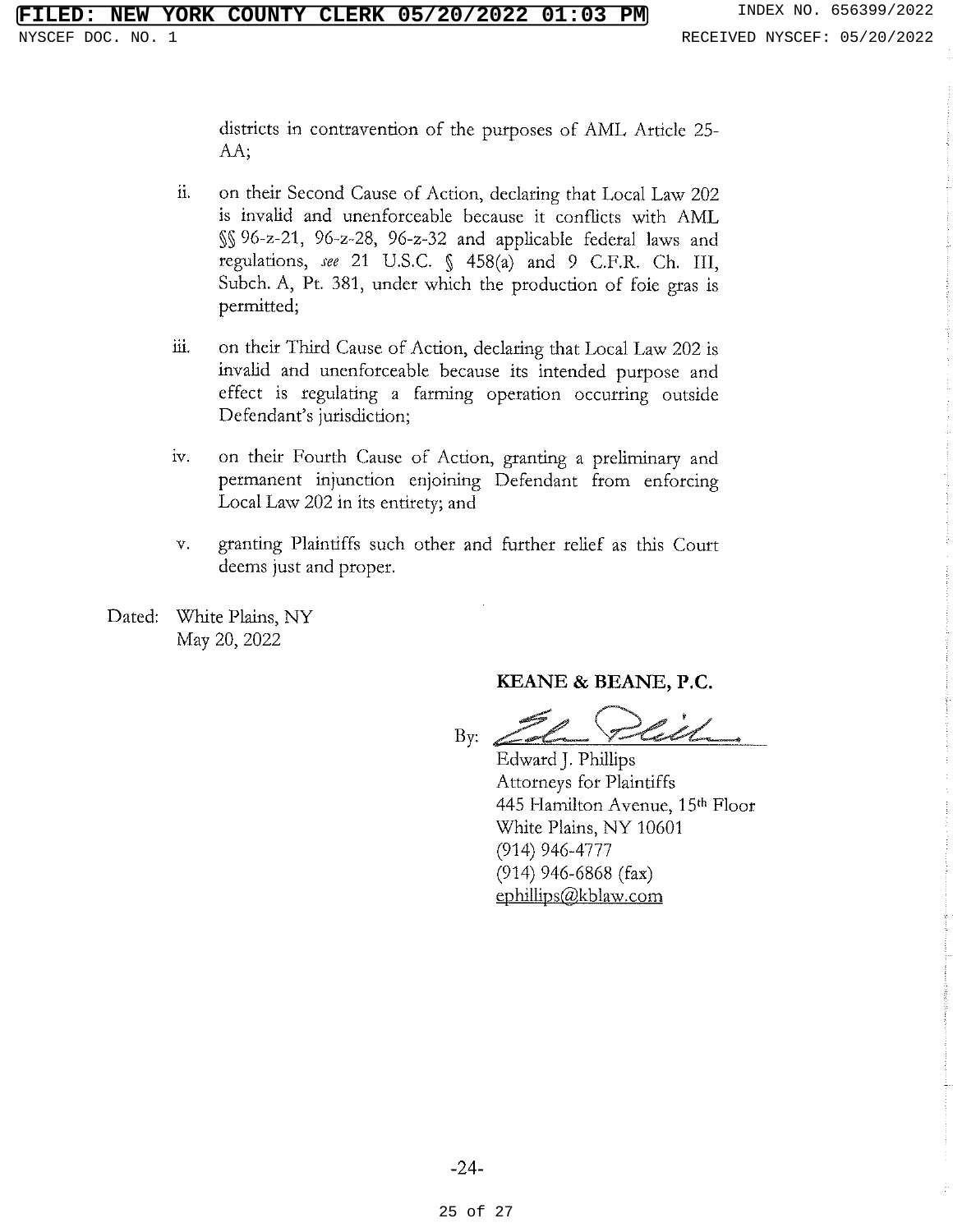SUPREME COURT OF THE STATE OF NEW YORK COUNTY OF NEW YORK  $---x$ 

LA BELLE FARM, INC. and HVFG, LLC d/b/a Hudson Valley Foie Gras,

Plaintiffs,

**VERIFICATION** 

-against-

Index No.

THE CITY OF NEW YORK,

|                    | Defendant. |  |
|--------------------|------------|--|
| STATE OF NEW YORK  |            |  |
|                    | $)$ SS.:   |  |
| COUNTY OF SULLIVAN |            |  |

HECTOR ABEL SARAVIA, being duly sworn, deposes and says:

I am the General Manager of Plaintiff LA BELLE FARM, INC. I have read the foregoing Complaint and know the contents thereof; that the same is true to the best of my knowledge, except as to matters stated therein on information and belief and, as to those matters, I believe them to be true; and that I have authorized the filing of said Complaint.

HECTOR ABEL SARAVIA

Sworn to before me this  $\mathcal{L}_{\text{th}}$  th day of May, 2022

Notary Public

**NANCY CARO** NOTARY PUBLIC, STATE OF NEW YORK Registration No. 01CA4650433 Qualified in Sullivan County Commission Expires 95/31/2023